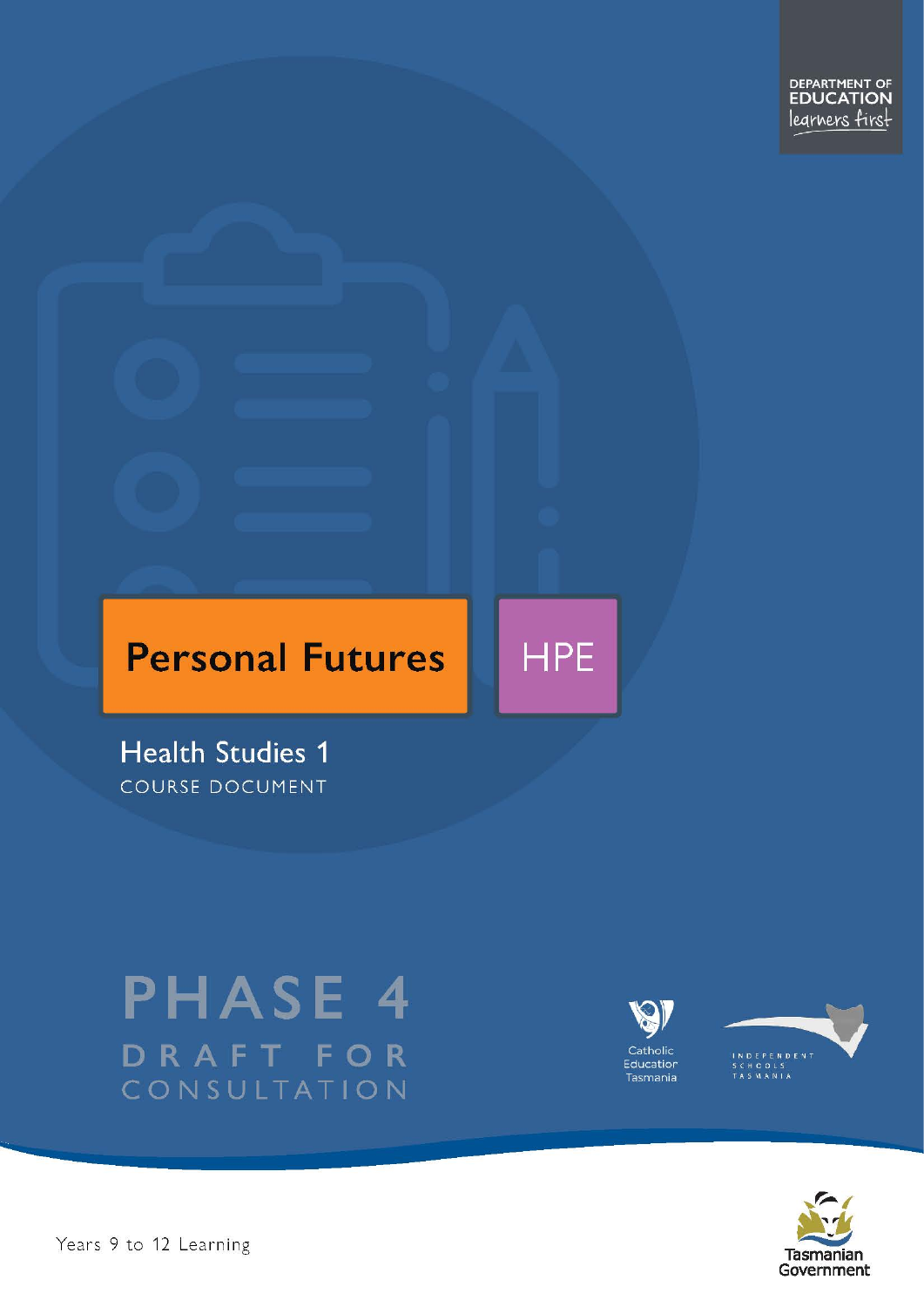# Table of Contents

Phase 4 Consultation Draft Published: August 2021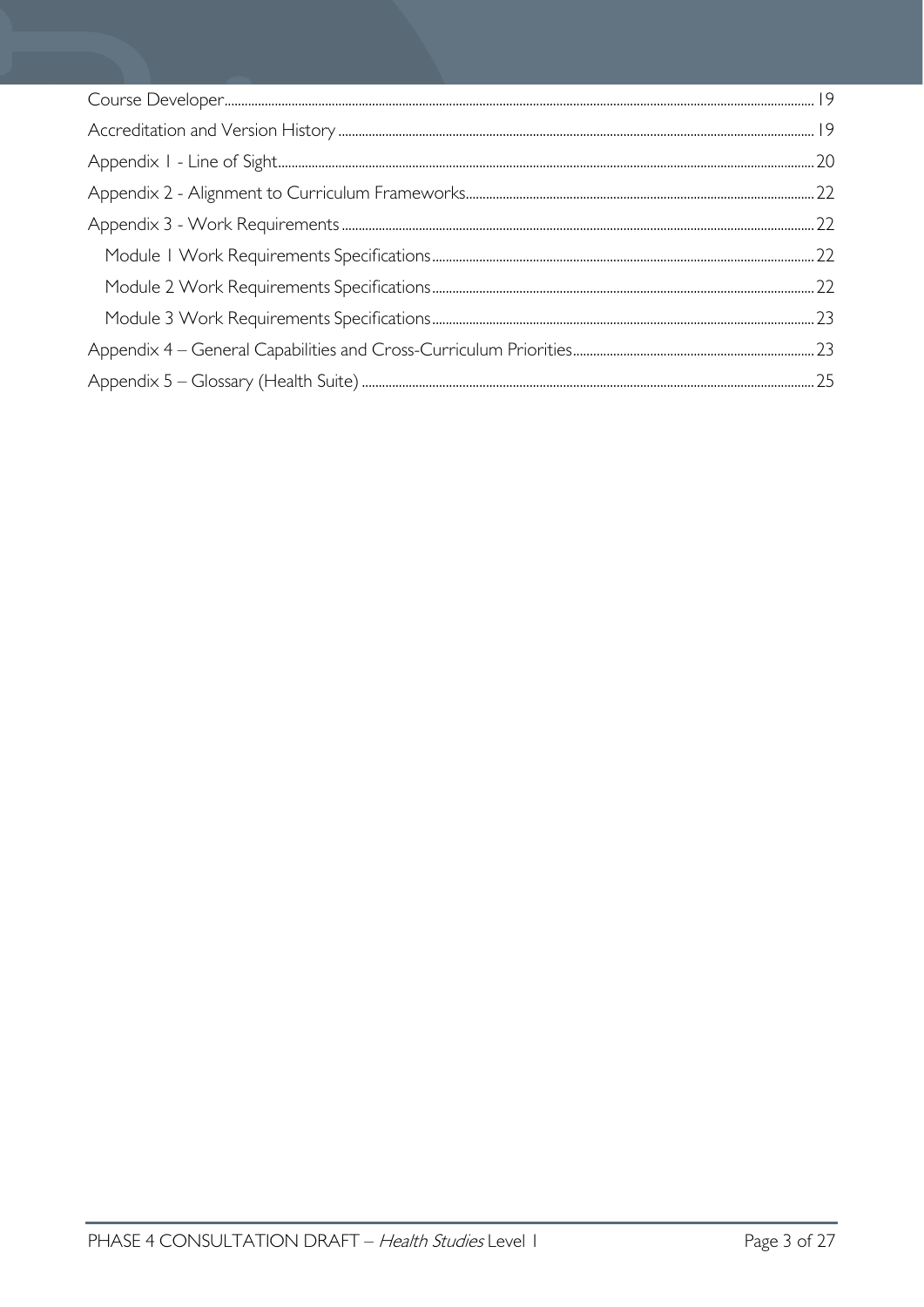# <span id="page-3-0"></span>Health Studies, 150 hours - Level 1

This course is a Level 1 component of the Health suite of courses within Health and Physical Education.

# <span id="page-3-1"></span>Focus Area – Personal Futures

Courses aligned to the [Years 9 to 12 Curriculum Framework](https://publicdocumentcentre.education.tas.gov.au/library/Shared%20Documents/Education%209-12%20Frameworks%20A3%20WEB%20POSTER.pdf) belong to one of the five focus areas of Discipline-based Study, Transdisciplinary Projects, Professional Studies, Work-based Learning and Personal Futures.

Health Studies Level 1 is a Personal Futures course.

Personal Futures courses prepare students to be independent young adults, able to lead healthy, fulfilled and balanced lives. Learning is highly personalised. Students develop strategies to optimise learning, make decisions, solve problems, set career and life goals, and pursue areas of strong personal interest. Personal Futures supports students to develop the required knowledge, skills and understandings to make informed choices that enhance their own and others' health and wellbeing. The inclusion of Personal Futures as a focus area responds to a range of contemporary research findings highlighting the importance of students having broad educational goals that include individual and collective wellbeing and opportunities for student agency as they navigate a complex and uncertain world.

Personal Futures courses have three key features that guide teaching and learning

- theory and dialogue
- informed action
- reflection and dialogue.



Figure 1: Transdisciplinary Project Cycle of Learning (adapted from OECD Learning Compass 2030)

In this course learners will do this by…

- ongoing development and refinement of personal views, skills and ideas using the Personal Futures praxis model
- exploring topics and building on existing knowledge through sharing theory, opinions and research about specific health issues
- individual and group reflection along with regular dialogue and discussion to build understanding and organised thinking
- learning by doing and responding through informed actions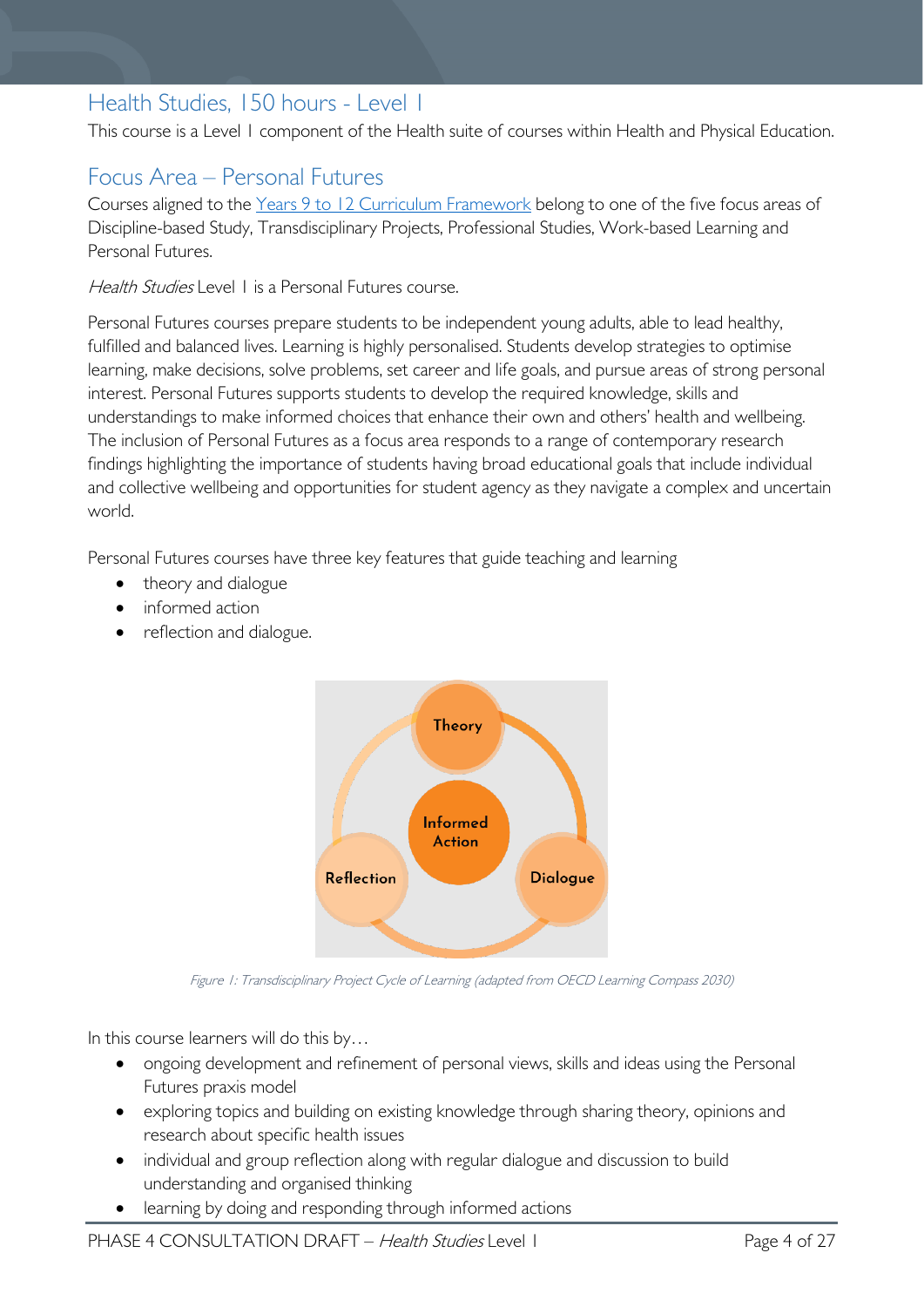- building connections across health concepts and factors
- developing awareness of personal, peer and community perspectives.

# <span id="page-4-0"></span>Rationale

Health Studies Level I directly addresses Goal 2 of the Alice Springs (Mparntwe) Education Declaration (December 2019) Goals for Young Australians: that "all young Australians become confident and creative individuals, successful lifelong learners, and active and informed members of the community".

The Health suite of courses provide opportunities for learners to consider their impact on others, review their personal values and decisions, and reflect on their role and capacity to contribute to health outcomes in the wider community.

Tasmania has an identified need for explicit educational pathways to employment in the sector across diverse frontline health and related support roles. Workforce and population trends indicate growing demand and employment opportunities in the health industry. "Health Care and Social Assistance is the largest employer, generating 35,432 local jobs (14.2% of total) in 2017/18." [\(https://economy.id.com.au/tasmania/employment-by-industry\)](https://economy.id.com.au/tasmania/employment-by-industry)

Health Studies Level 1 provides an opportunity for learners to explore and connect a broad range of health concepts with an approach based on building personal knowledge, skills and understanding through application and individual reflection on their own context whilst also considering wider impacts on community health. It supports learners in developing responsibility and capacity for managing their personal health and for considering and supporting positive health management in others, and it also provides a platform for those who may be interested in progressing to further study of Health suite courses at Levels 2 and 3.

The purpose of Years 9 to 12 Education is to enable all students to achieve their potential through Years 9 to 12 and beyond in further study, training or employment.

Years 9 to 12 Education enables Personal Empowerment, Cultural Transmission, Preparation for Citizenship and Preparation for Work.

Health Studies Level 1 supports the principles of: Access, Agency, Excellence, Balance, Support and Achievement as part of a range of programs that enables students to access a diverse and flexible range of learning opportunities suited to their level of readiness, interests and aspirations.

# <span id="page-4-1"></span>Learning Outcomes

On successful completion of this course learners will be able to:

- 1. explain connections between personal, social and community health
- 2. explain the role of health literacy
- 3. demonstrate personal and social capability
- 4. effectively communicate health related information
- 5. implement inquiry and reflection skills
- 6. demonstrate understanding of factors impacting health
- 7. review significant or topical health issues
- 8. describe factors and issues impacting the health of specific populations.

# <span id="page-4-2"></span>Integration of General Capabilities and Cross-Curriculum Priorities

The general capabilities addressed specifically in this course are: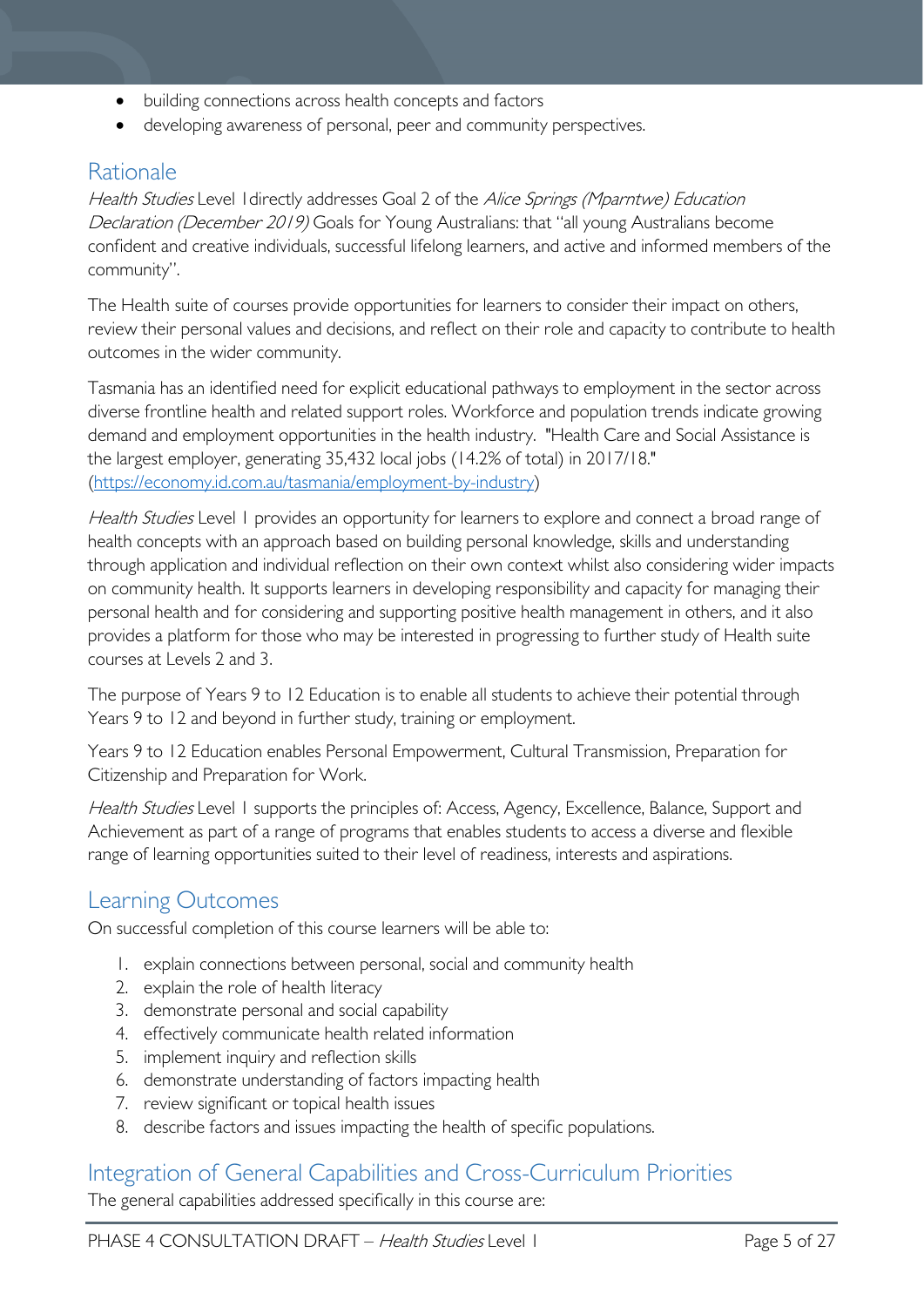- Critical and creative thinking  $\mathbb{C}$
- Intercultural understanding •
- Personal and social capability  $\ddot{\bullet}$

The cross-curriculum priorities enabled through this course are:

- Aboriginal and Torres Strait Islander Histories and Cultures  $\mathcal$
- Asia and Australia's Engagement with Asia **M**

# <span id="page-5-0"></span>Course Description

Health Studies Level 1 allows learners to connect and explore key health concepts. It examines community health issues including lifestyle choices, mental and social health.

The course builds personal knowledge, skills and understanding through discussion and reflection. Learners will develop skills to manage personal health and to support health management in others. Health Studies Level 1 prepares learners aiming to study other Health suite courses at Levels 2 and 3

Learners will have opportunities to explore information, and discuss their views and ideas. They will reflect on their actions, thinking, health literacy and protective health strategies.

# <span id="page-5-1"></span>Pathways

Health Studies Level 1 enables learning continuity from Years 9-10 Australian Curriculum Health and [Physical Education](https://www.australiancurriculum.edu.au/f-10-curriculum/health-and-physical-education/) and provides pathways to Health suite courses at Levels 2 and 3.

# <span id="page-5-2"></span>Course Requirements

### <span id="page-5-3"></span>Access

This course enables inclusion, equity, and diversity. Learners from diverse communities with suitable learning profiles can access this course and receive an award commensurate with their demonstrated ability to successfully meet the criteria and standards.

# <span id="page-5-4"></span>Course Structure and Delivery

## <span id="page-5-5"></span>**Structure**

This course consists of three 50-hour modules.

Core Module 1: Health of individuals Core Module 2: Health issues Core Module 3: Community health

## <span id="page-5-6"></span>**Delivery**

There is no specific recommended delivery sequence for the modules

Providers and learners working within this course must remain mindful of potential sensitivity of many topics or issues. Considerations regarding expectations, mutual respect, privacy, trust and ethical behaviour should be reinforced and reflected in professional practices, mechanisms and delivery.

At Level 1 in *Health Studies* providers address fundamental knowledge and some specialist or technical knowledge. The primary focus is on exploring personal impacts and context before considering local, state, national and global perspectives.

Learning experiences generally lead to:

• learning through application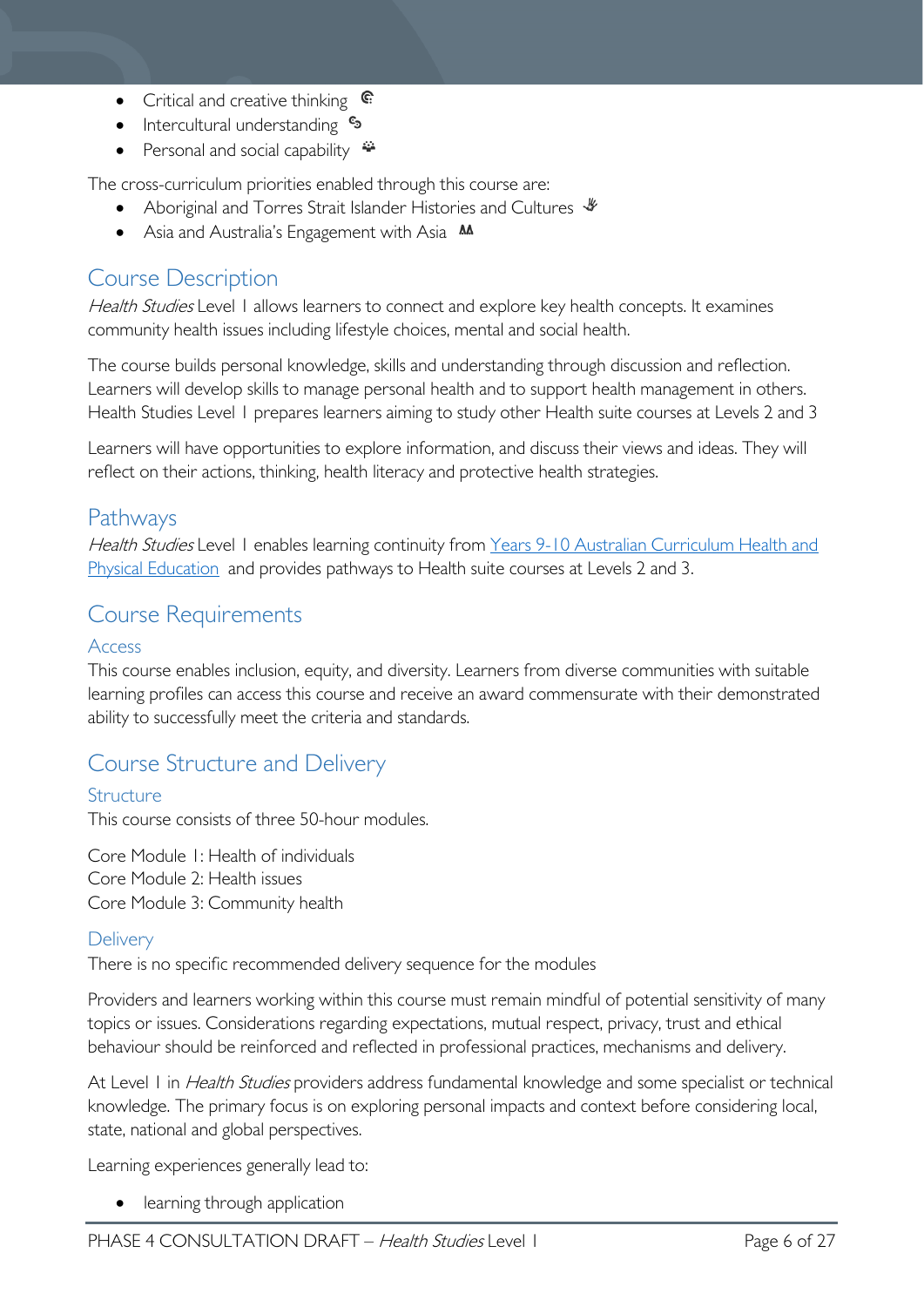- reflection on personal opinions, experiences, and context
- dialogue and connecting wider issues, actions and opportunities involving community health.

# <span id="page-6-0"></span>Course Content

### <span id="page-6-1"></span>Module 1 – Health of individuals

### <span id="page-6-2"></span>Module 1 Learning Outcomes

On successful completion of this module, learners will be able to:

- 1. explain connections between personal, social and community health
- 2. explain the role of health literacy
- 3. demonstrate personal and social capability
- 4. effectively communicate health related information
- 5. implement inquiry and reflection skills
- 6. demonstrate understanding of factors impacting health

#### <span id="page-6-3"></span>Module 1 Content

Learning experiences in Module 1 should have clear connections to personal wellbeing, self-awareness, personal fitness and/or locating and accessing personal and community health support.

Module 1 provides learners with opportunities to:

- examine and focus on health factors impacting personal wellbeing, self-awareness, personal fitness and/or locating and accessing personal and community health support
- develop risk-management and protective strategies to achieve and maintain personal health
- recognise behaviours that impact positively and negatively on health wellbeing
- discuss and reflect on a range of course-related and topical health issues.

During delivery of Module 1 providers must ensure they include the following learning experiences:

- young adults and risk-taking behaviour (group investigation and oral report)
- access to local recreational and sporting facilities (journal resource digital register of venues/costs/opening hours/etc. – follow-up: group findings review, dialogue and reflection)
- self-awareness journal activity: personal attributes profile (reflective task).

### Key Knowledge and Concepts

Module 1 will address the following:

- identifying and/or examining issues impacting personal wellbeing
- making informed personal choices
- considering options and informed actions to support wellbeing of self and others
- locating and accessing community health and support agencies.

#### Personal wellbeing (10–15 hours)

- risk-taking behaviours
- young adults and risk-taking investigation
- current adolescent health issues and concerns
- personal grooming and hygiene
- undertaking basic daily hygiene practices
- personal safety
- relaxation, mindfulness and balance.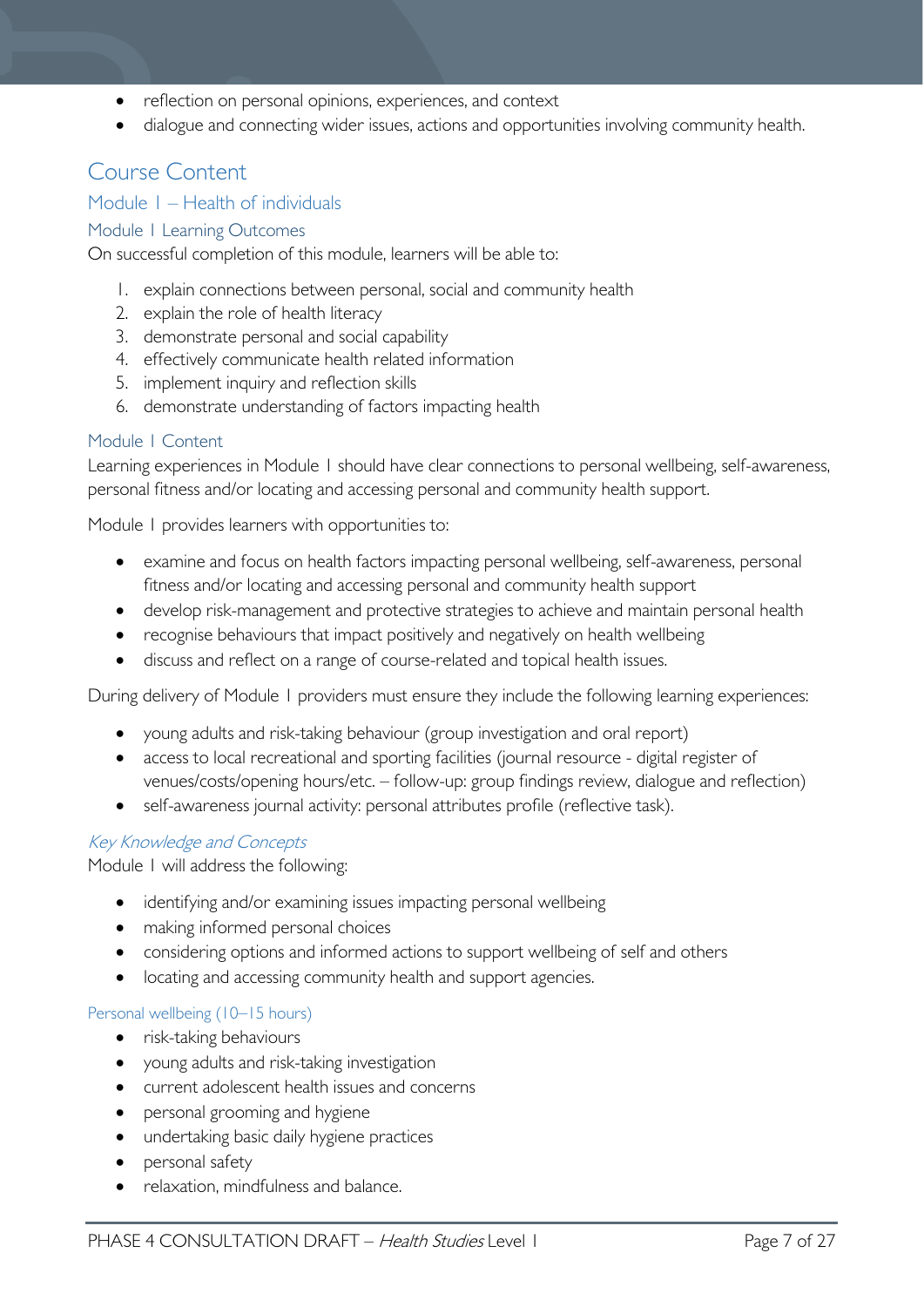#### Self-awareness (15-20 hours)

- family/social/cultural background
- gender roles
- personality traits
- character strengths and weaknesses
- values and morals
- body image and self-esteem
- engaging in positive self-talk
- verbal communication
- posture and body language
- social skills and personal space
- feelings and emotions
- stress management
- conflict resolution
- personal relationships

#### Personal fitness (10-15 hours)

- developing personal fitness and wellbeing
- practical fitness experiences
- maintaining a healthy lifestyle
- engaging in valuable leisure-time pursuits
- engaging in a variety of physical activities
- accessing local recreational and sporting facilities
- exercise (benefits, types, and methods).

#### Personal and community health support (10-15 hours)

- help within the education provider environment
- agencies available in the community
- engaging in classroom and community-based activities
- accessing and using community support services and agencies
- providing support for family and friends
- reliable information, resources, websites and contacts for support services and agencies (digital product).

#### Key Skills:

- appropriately communicating opinions, emotions and feelings in varying contexts
- accessing and using information related to personal and community health
- developing effective reflective practice and journal-response skills
- demonstrating personal and social capability when working individually and in groups
- recognising and dealing with issues, communication and choices related to personal health and wellbeing
- developing resilience through building risk awareness, coping strategies and protective behaviours
- developing awareness of and access to information, support agencies, and community health support.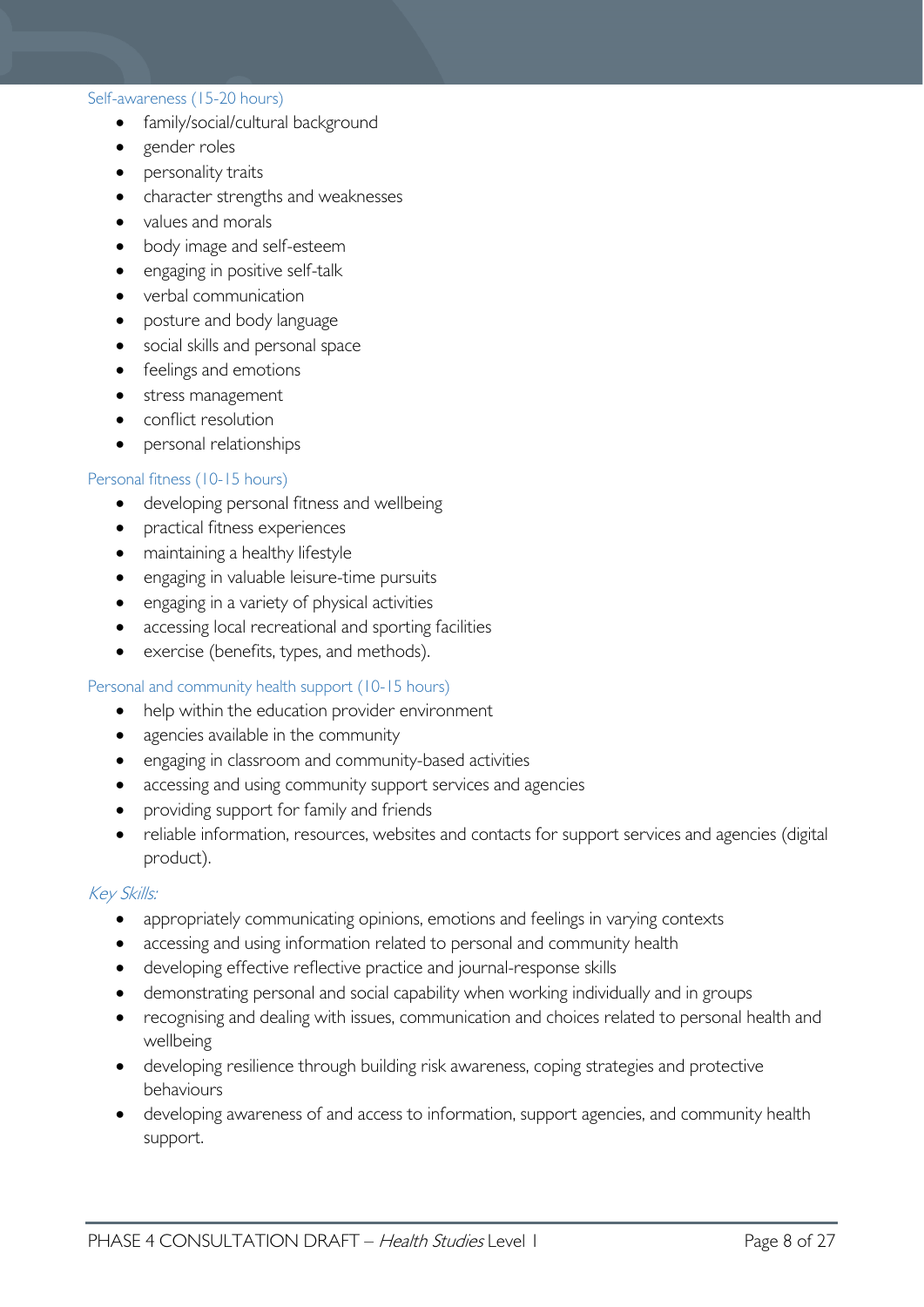### <span id="page-8-0"></span>Module 1 Work Requirements Summary

The work requirements of a course are processes, products or performances that provide a significant demonstration of achievement that is measurable against the course's standards. Work requirements need not be the sole form of assessment for a module.

This module includes one (1) community project product and one (1) folio work requirements.

See Appendix 3 for the full specifications of the Work Requirements of this course.

### <span id="page-8-1"></span>Module 1 Assessment

This module has a focus on criteria 1, 2, 3, 4, 5 and 6

# <span id="page-8-2"></span>Module 2 – Health issues

### <span id="page-8-3"></span>Module 2 Learning Outcomes

On successful completion of this module, learners will be able to:

- 1. explain connections between personal, social and community health
- 2. explain the role of health literacy
- 3. demonstrate personal and social capability
- 4. effectively communicate health related information
- 5. implement inquiry and reflection skills
- 7. review significant or topical health issues.

### <span id="page-8-4"></span>Module 2 Content

Learning experiences in Module 2 should have clear connections to change and resilience, diet and nutrition, mental health and/or safety, accidents and First Aid.

Module 2 provides learners with opportunities to:

- examine and focus on health factors impacting change and resilience, diet and nutrition, mental health and/or safety, accidents and first aid
- develop risk management and protective strategies to achieve and maintain personal health
- recognise behaviours that impact positively and negatively on health wellbeing
- discuss and reflect on a range of course-related and topical health issues.

During delivery of Module 2 providers must ensure they include the following learning experiences:

- a "bouncing back" themed collaborative group project on coping and resilience involving the creation of a shared digital resource bank (sites, clips, music, images) as a product suitable for journal inclusion
- group investigation and oral report myth busting, pros/cons, truths and dangers
- mental health resources and support guest speaker. This may include a real or virtual visit from a suitable counsellor, social worker or organisation representative to outline the nature of their support role and share ways to access a range of suitable websites and resources.
- First Aid scenarios session(s) applying theory via informed action, dialogue and reflection.

## Key Knowledge and Concepts

Module 2 will address the following:

- identifying and/or examining issues impacting personal wellbeing
- making informed personal choices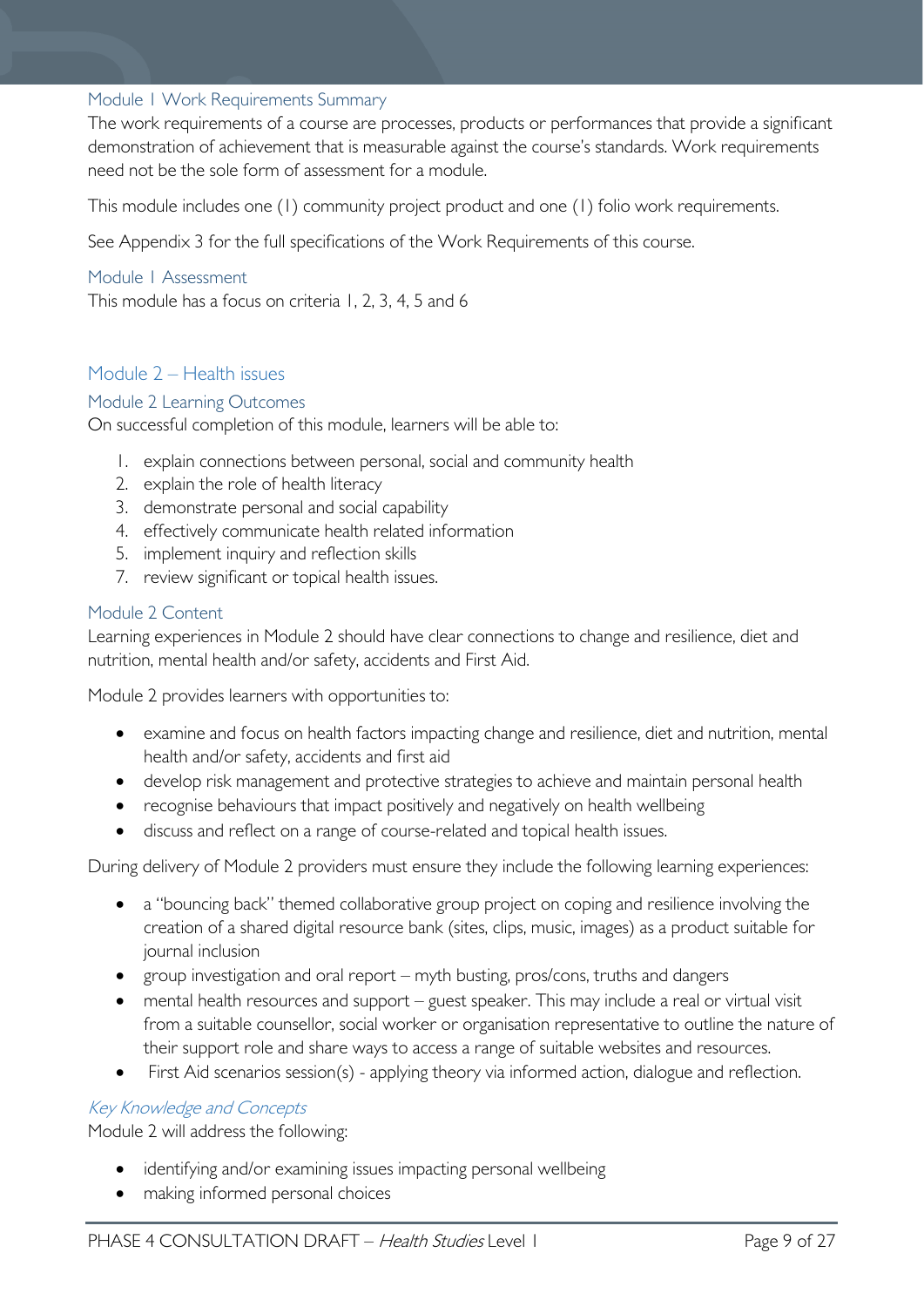- considering options and informed actions to support wellbeing of self and others
- locating and accessing community health and support agencies.

#### Change and resilience (10-15 hours)

- defining change, transition and resilience
- life journey and typical transitions and changes
- cultural and family influences on values and expectations
- choice in change yours, others', imposed, opportunities to impact implementation or timing
- exploring resilience personal reflection, sharing, inspiring case studies
- normal and healthy levels of resilience
- growth mindset and learning positives from challenges and setbacks
- perseverance and persistence
- dynamics of health and importance of developing resilience
- role model/example case study project
- coping skills and resilience.

#### Diet and nutrition (10-15 hours)

- Healthy Food Pyramid/Healthy Eating Plate models
- major food groups
- junk food and take-away food
- fad dieting
- group investigation and oral report
- myth busting, pros/cons, truths and dangers
- energy intake and output
- adopting healthy eating initiatives (e.g., selecting healthy food choices)
- combating overeating and obesity.

#### Mental health (10-15 hours)

- mental health versus mental illness a continuum
- staying mentally healthy
- indicators of mental health status
- benefits of mental health
- recognising signs of depression or anxiety
- supportive action and concern getting help for you or others
- actions people can take to help build and maintain mental health (including reflective project)

#### Safety, accidents and first aid (10-15 hours)

- the relationship between safety, risk, and prevention
- why accidents happen
- common accidents in the home
- hygiene, hazards and emergency help
- elevated risk awareness
- basic first aid
- scenarios session(s) converting theory to informed action, dialogue and reflection
- safe people to be with consider extra learning/ qualifications you can do in this area (e.g., Provide First Aid, CPR, First Aid Certificate, Sports Trainer, etc.)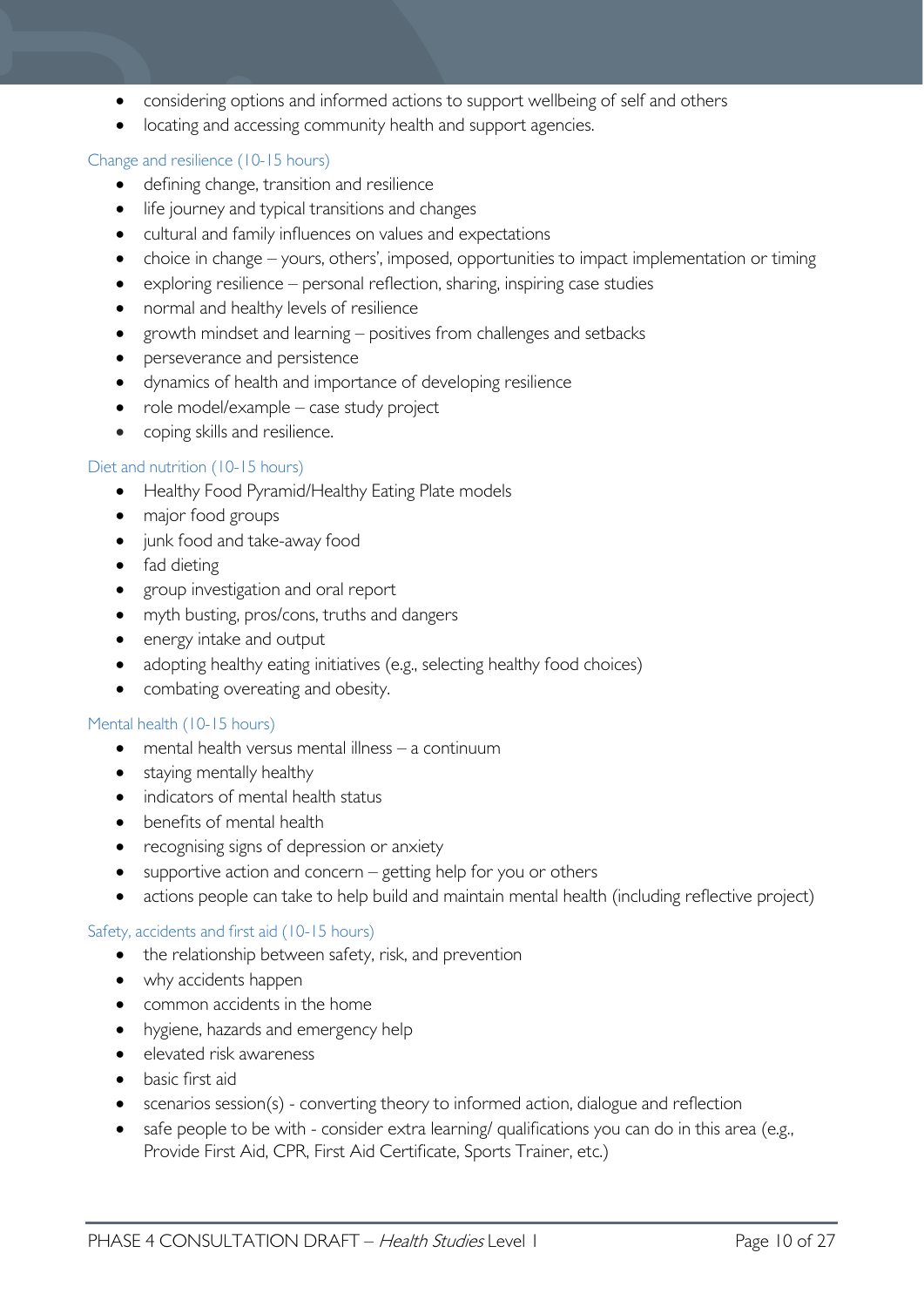#### Key Skills:

- appropriately communicating opinions, emotions and feelings in varying contexts
- accessing and using information related to personal and community health
- developing effective reflective practice and journal responses
- demonstrating personal and social capability when working individually and in groups
- recognising and dealing with issues, communication and choices related to personal health and wellbeing
- developing resilience through building risk awareness, coping strategies and protective behaviours
- developing awareness of and access to information, support agencies and community health support.

#### <span id="page-10-0"></span>Module 2 Work Requirements Summary

The work requirements of a course are processes, products or performances that provide a significant demonstration of achievement that is measurable against the course's standards. Work requirements need not be the sole form of assessment for a module.

This module includes one (1) case study project and one (1) reflective task work requirements.

See Appendix 3 for the full specifications of the Work Requirements of this course.

#### <span id="page-10-1"></span>Module 2 Assessment

This module has a focus on criteria 1, 2, 3, 4, 5 and 7.

### <span id="page-10-2"></span>Module 3 – Community health

#### <span id="page-10-3"></span>Module 3 Learning Outcomes

On successful completion of this module, learners will be able to:

- 1. explain connections between personal, social and community health
- 2. explain the role of health literacy
- 3. demonstrate personal and social capability
- 4. effectively communicate health related information
- 5. implement inquiry and reflection skills
- 8. describe factors and issues impacting the health of specific populations.

#### <span id="page-10-4"></span>Module 3 Content

Learning experiences in Module 3 should have clear connections to community health issues, social connection and relationships, active living and/or lifestyle choices and management.

Module 3 provides learners with opportunities to:

- examine and focus on health factors impacting community health issues, social connection and relationships, active living and/or lifestyle choices and management
- develop risk management and protective strategies to achieve and maintain personal health
- recognise behaviours that impact positively and negatively on health wellbeing
- discuss and reflect on a range of course-related and topical health issues.

During delivery of Module 3 providers must ensure they include the following learning experiences: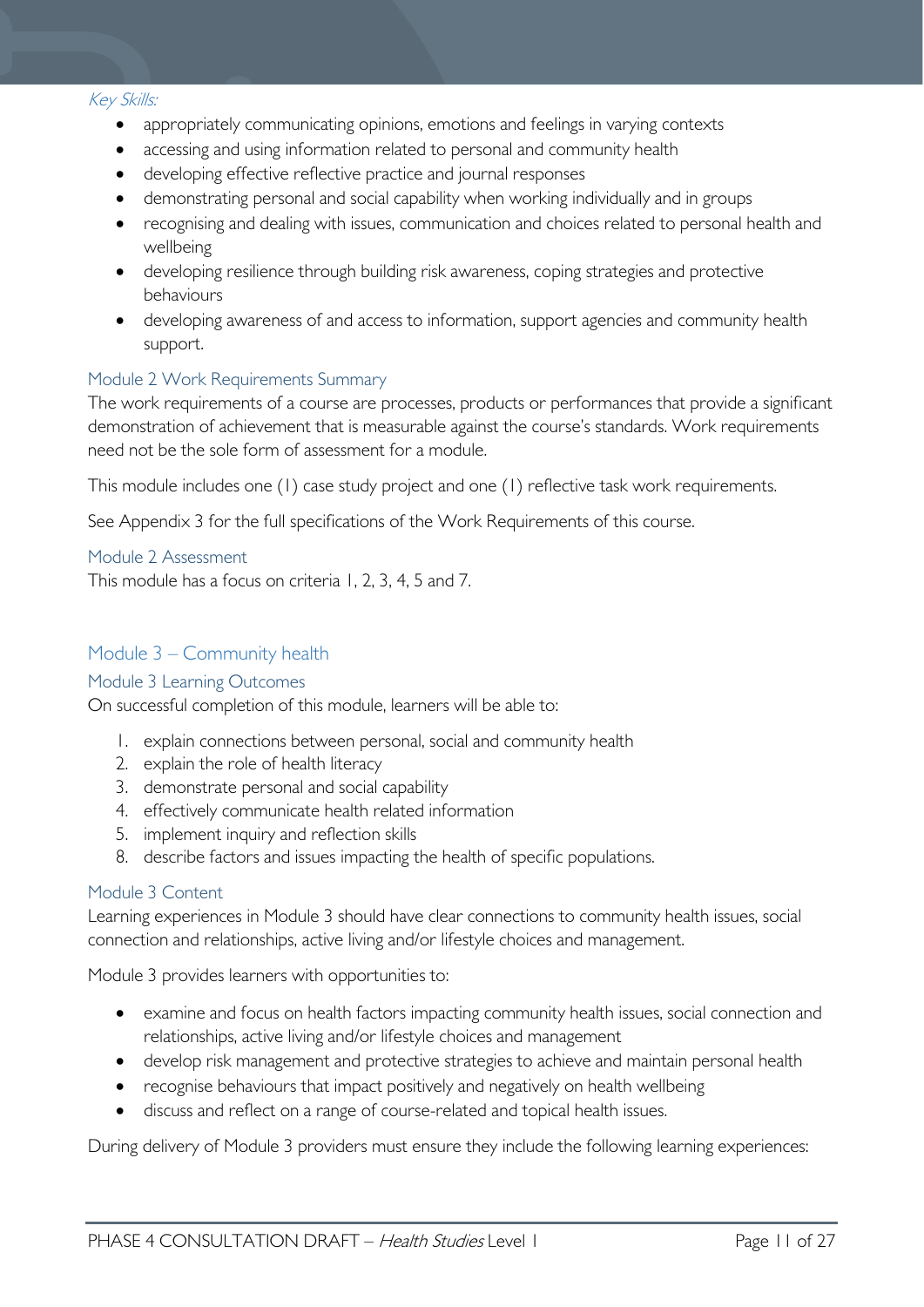- Active Living interview task learners are to interview people from different age groups on their past and current levels of activity, record and reflect on their findings and report back to the group.
- Journal Task personal lifestyle review and goal setting activity. Reflection and journal entry in digital format suitable for inclusion in the folio.

### Key Knowledge and Concepts

Module 3 will address the following:

- identifying and/or examining issues impacting personal wellbeing
- making informed personal choices
- considering options and informed actions to support wellbeing of self and others
- locating and accessing community health and support agencies.

### Community health issues (10-15 hours)

- issues for young adults
- cultural, regional and economic impacts on health
- reflective project negotiated health issue
- developing awareness and support.

### Social connection and relationships (10-15 hours)

- types and levels of relationships
- personal relationships.

### Active living (10-15 hours)

- Tasmanian physical activity levels
- inactivity consequences for health.

### Lifestyle choices and management (10-15 hours)

- knowledge, skills and attitudes around risk
- making positive lifestyle choices
- adolescent lifestyle choices
- lifestyle management
- managing the influence of others.

### Key Skills:

- appropriately communicating opinions, emotions and feelings in varying contexts
- accessing and using information related to personal and community health
- developing effective reflective practice and journal responses
- demonstrating personal and social capability when working individually and in groups
- recognising and dealing with issues, communication and choices related to personal health and wellbeing
- developing resilience through building risk awareness, coping strategies and protective behaviours
- developing awareness of and access to information, support agencies, and community health support.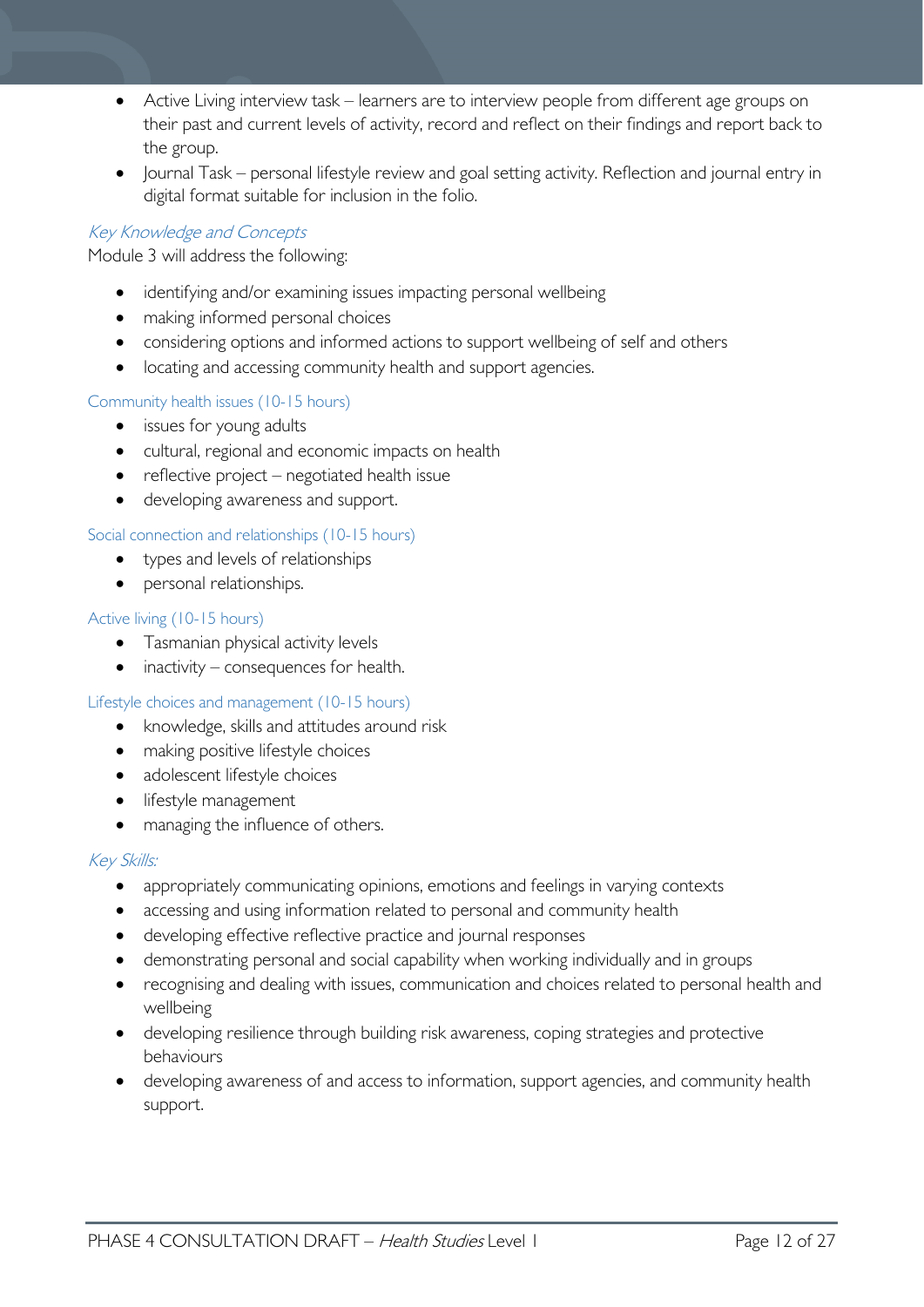### <span id="page-12-0"></span>Module 3 Work Requirements Summary

The work requirements of a course are processes, products or performances that provide a significant demonstration of achievement that is measurable against the course's standards. Work requirements need not be the sole form of assessment for a module.

This module includes one (1) reflective project and one (1) folio work requirements.

See Appendix 3 for the full specifications of the Work Requirements of this course.

#### <span id="page-12-1"></span>Module 3 Assessment

This module has a focus on criteria 1, 2, 3, 4, 5 and 8.

# <span id="page-12-2"></span>Assessment

Criterion-based assessment is a form of outcomes assessment that identifies the extent of learner achievement at an appropriate end-point of study. Although assessment – as part of the learning program – is continuous, much of it is formative, and is done to help learners identify what they need to do to attain the maximum benefit from their study of the course. Therefore, assessment for summative reporting to TASC will focus on what both teacher and learner understand to reflect endpoint achievement.

The standard of achievement each learner attains on each criterion is recorded as a rating 'A', 'B', or 'C', according to the outcomes specified in the standards section of the course.

A 't' notation must be used where a learner demonstrates any achievement against a criterion less than the standard specified for the 'C' rating.

A 'z' notation is to be used where a learner provides no evidence of achievement at all.

Internal assessment of all criteria will be made by the provider. Providers will report the learner's rating for each criterion to TASC.

#### <span id="page-12-3"></span>Criteria

|                | Module I | Module 2                                                 | Module 3 |
|----------------|----------|----------------------------------------------------------|----------|
| Criteria Focus |          | $1, 2, 3, 4, 5, 6$   1, 2, 3, 4, 5, 7   1, 2, 3, 4, 5, 8 |          |

The assessment for *Health Studies* Level 1 will be based on the degree to which the learner can:

- 1. describe connections between personal, social and community health
- 2. discuss health literacy concepts
- 3. demonstrate personal and social capability
- 4. communicate health related information
- 5. demonstrate inquiry and reflection skills
- 6. discuss and apply health understanding
- 7. discuss significant or topical health issues
- 8. describe factors and issues impacting the health of specific populations.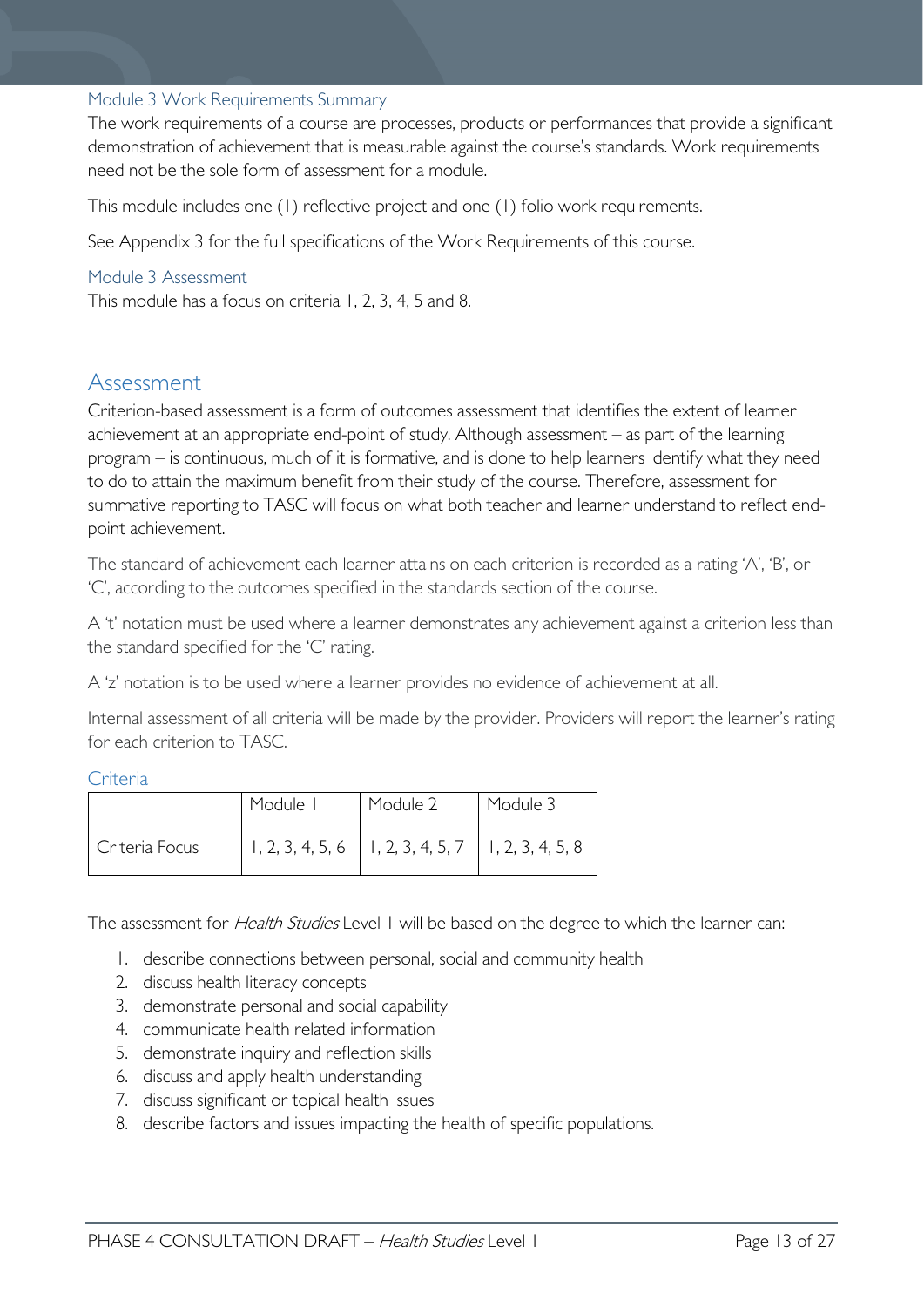# <span id="page-13-0"></span>**Standards**

Criterion 1: describe connections between personal, social and community health

| <b>Standard Element</b>                               | Rating C                                                                                                                   | <b>Rating B</b>                                                                                                           | <b>Rating A</b>                                                                                                          |
|-------------------------------------------------------|----------------------------------------------------------------------------------------------------------------------------|---------------------------------------------------------------------------------------------------------------------------|--------------------------------------------------------------------------------------------------------------------------|
| $EI - Making$<br>healthy, safe, and<br>active choices | identifies situations<br>where their own or<br>others' health or safety<br>may be at risk                                  | identifies actions for<br>responding to situations<br>where their own or<br>others' health or safety<br>may be at risk    | explains actions for<br>responding to situations<br>where their own or<br>others' health or safety<br>may be at risk     |
| E2 – Diversity and<br>inclusion                       | identifies ways attitudes<br>and beliefs about<br>diversity and difference<br>can impact personal<br>health                | describes ways attitudes<br>and beliefs about<br>diversity and difference<br>can impact personal<br>health                | explains ways attitudes<br>and beliefs about<br>diversity and difference<br>can impact personal<br>health                |
| E3 - Social health                                    | recognises and reflect on<br>contemporary social<br>health and wellbeing<br>issues                                         | outlines and reflect on<br>contemporary social<br>health and wellbeing<br><i>issues</i>                                   | describes and reflect on<br>contemporary social<br>health and wellbeing<br><i>issues</i>                                 |
| E4 - Strategies,<br>actions and<br>advocacy           | identifies examples of<br>strategies, actions or<br>advocacy used to<br>increase the wellbeing of<br>themselves or others. | describes examples of<br>strategies, actions or<br>advocacy used to<br>increase the wellbeing of<br>themselves or others. | explains examples of<br>strategies, actions or<br>advocacy used to<br>increase the wellbeing of<br>themselves or others. |

# Criterion 2: discuss health literacy concepts

| <b>Standard Element</b>                         | Rating C                                                                                                                                                | <b>Rating B</b>                                                                                                                                        | Rating A                                                                                                                                              |
|-------------------------------------------------|---------------------------------------------------------------------------------------------------------------------------------------------------------|--------------------------------------------------------------------------------------------------------------------------------------------------------|-------------------------------------------------------------------------------------------------------------------------------------------------------|
| EI - Sourcing<br>reliable health<br>information | identifies methods and<br>sources individuals use to<br>access valid health<br>information                                                              | describes methods and<br>sources individuals use to<br>access valid health<br>information                                                              | explains methods and<br>sources individuals use to<br>access valid health<br>information                                                              |
| $E2 -$ Validating<br>health information         | identifies practices<br>systems use to source<br>valid health information                                                                               | describes practices<br>systems use to source<br>valid health information                                                                               | explains practices<br>systems use to source<br>valid health information                                                                               |
| $E3 - Health$<br>strategies and<br>behaviours   | identifies strategies<br>individuals employ to<br>appraise and use<br>information, products<br>and services to enhance<br>positive health<br>behaviours | describes strategies<br>individuals employ to<br>appraise and use<br>information, products<br>and services to enhance<br>positive health<br>behaviours | explains strategies<br>individuals employ to<br>appraise and use<br>information, products<br>and services to enhance<br>positive health<br>behaviours |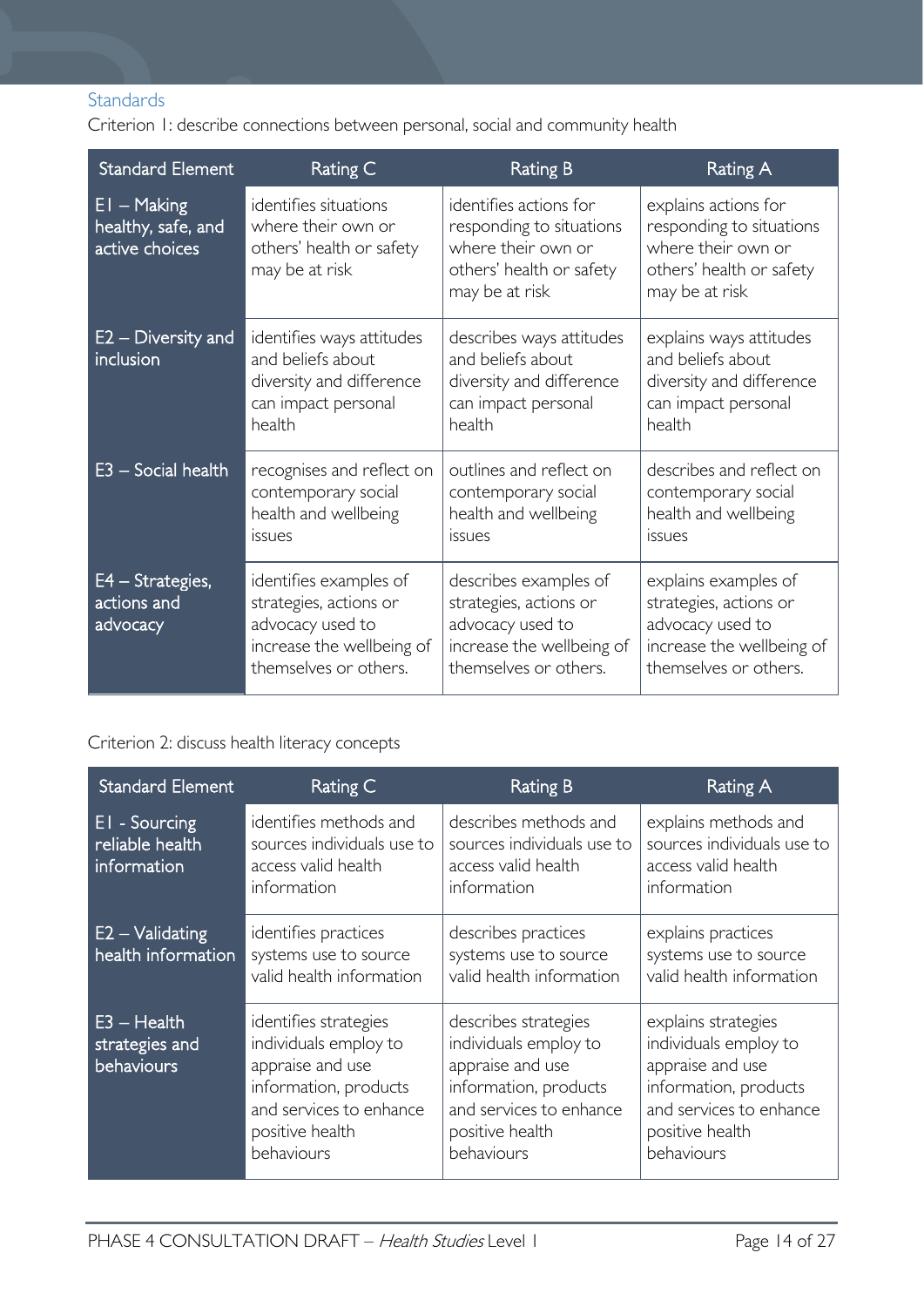| <b>Standard Element</b>                        | Rating C                                                                                               | <b>Rating B</b>                                                                                       | <b>Rating A</b>                                                                                      |
|------------------------------------------------|--------------------------------------------------------------------------------------------------------|-------------------------------------------------------------------------------------------------------|------------------------------------------------------------------------------------------------------|
| $E4 - Making$<br>effective health<br>decisions | identifies approaches<br>systems used to assess<br>information and make<br>effective health decisions. | describes approaches<br>systems used to assess<br>information and make<br>effective health decisions. | explains approaches<br>systems used to assess<br>information and make<br>effective health decisions. |

Criterion 3: demonstrate personal and social capability

| <b>Standard Element</b>     | Rating C                                                                                                                                                       | <b>Rating B</b>                                                                                                                                                           | <b>Rating A</b>                                                                                                                                                          |
|-----------------------------|----------------------------------------------------------------------------------------------------------------------------------------------------------------|---------------------------------------------------------------------------------------------------------------------------------------------------------------------------|--------------------------------------------------------------------------------------------------------------------------------------------------------------------------|
| $EI - Self$<br>Awareness    | demonstrates self-<br>awareness and<br>recognises personal<br>attributes and examples<br>of resilience                                                         | demonstrates self-<br>awareness and reflects<br>on personal attributes<br>and examples of<br>resilience                                                                   | demonstrates self-<br>awareness and discusses<br>personal attributes and<br>examples of resilience                                                                       |
| $E2 - Self$<br>Management   | demonstrates self-<br>management skills<br>including identifying<br>examples of goal setting,<br>and basic organisational,<br>planning and review<br>practices | demonstrates self-<br>management skills<br>including describing<br>examples of goal setting,<br>initiative, and basic<br>organisational, planning<br>and review practices | demonstrates self-<br>management skills<br>including comparing<br>examples of goal setting,<br>initiative, and basic<br>organisational, planning<br>and review practices |
| $E3 - Social$<br>Awareness  | demonstrates social<br>awareness by recognising<br>and responding to<br>familiar challenges in<br>various group tasks                                          | demonstrates social<br>awareness by describing<br>and reflecting on<br>responses to familiar<br>challenges in various<br>group tasks                                      | demonstrates social<br>awareness by describing<br>and comparing responses<br>to familiar challenges in<br>various group tasks                                            |
| $E4 - Social$<br>Management | demonstrates social<br>management skills and<br>describes examples of<br>basic interpersonal<br>strategies and skills.                                         | demonstrates social<br>management skills and<br>reflects on examples of<br>basic interpersonal<br>strategies and skills.                                                  | demonstrates social<br>management skills and<br>discusses examples of<br>basic interpersonal<br>strategies and skills.                                                   |

Criterion 4: communicate health related information

| <b>Standard Element</b> | Rating C               | Rating B               | Rating A               |
|-------------------------|------------------------|------------------------|------------------------|
| EI - Meaning            | recognises and conveys | describes and conveys  | explains and conveys   |
|                         | meaning of and about   | meaning of and about   | meaning of and about   |
|                         | general health-related | general health-related | general health-related |
|                         | information and        | information and        | information and        |
|                         | concepts               | concepts               | concepts               |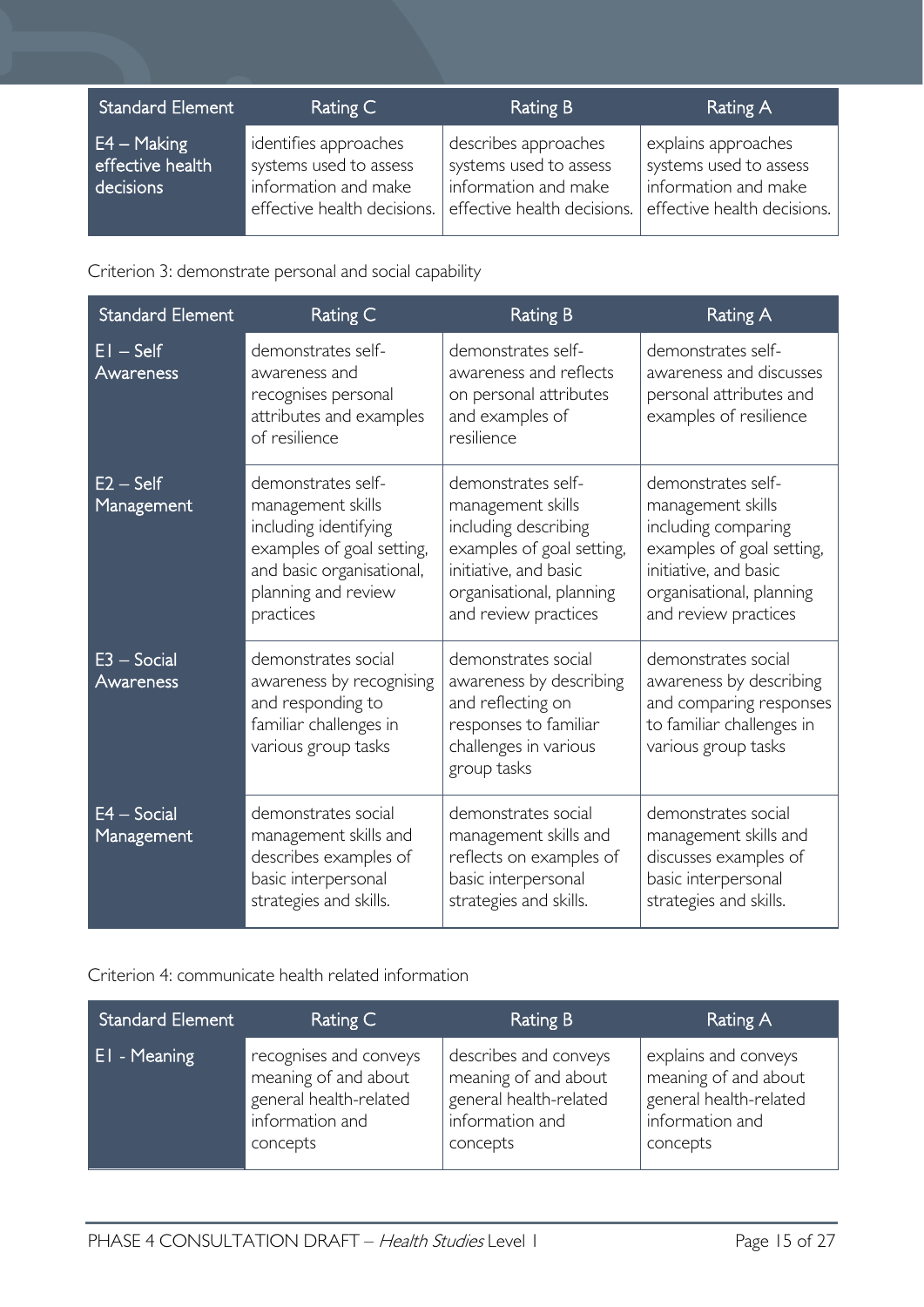| <b>Standard Element</b>                                          | Rating C                                                                                                                                                                     | <b>Rating B</b>                                                                                                                                                            | Rating A                                                                                                                                                                                             |
|------------------------------------------------------------------|------------------------------------------------------------------------------------------------------------------------------------------------------------------------------|----------------------------------------------------------------------------------------------------------------------------------------------------------------------------|------------------------------------------------------------------------------------------------------------------------------------------------------------------------------------------------------|
| $E2 - Mode:$<br>audience and<br>purpose                          | recognises and uses<br>prescribed visual, written,<br>and/or digital<br>communication modes                                                                                  | describes and uses<br>prescribed visual, written,<br>and/or digital<br>communication modes                                                                                 | describes and effectively<br>uses prescribed visual,<br>written, and/or digital<br>communication modes                                                                                               |
| $E3 - Method:$<br>common<br>terminology and<br>conventions       | identifies and uses<br>common health-related<br>terminology<br>communication practices<br>and conventions                                                                    | describes and uses<br>common health-related<br>terminology,<br>communication practices<br>and conventions                                                                  | describes and<br>appropriately uses<br>common health-related<br>terminology,<br>communication practices<br>and conventions                                                                           |
| $E4 - Manner$ :<br>situationally<br>appropriate<br>communication | recognises and uses<br>verbal, visual, written,<br>and non-verbal<br>communication, informal<br>and formal register, and<br>appropriate approaches<br>for familiar settings. | describes and uses<br>verbal, visual, written,<br>and non-verbal<br>communication, informal<br>and formal register and<br>appropriate approaches<br>for familiar settings. | describes and effectively<br>uses verbal, visual,<br>written, and non-verbal<br>communication, informal<br>and formal register and<br>appropriate approaches<br>for a range of familiar<br>settings. |

Criterion 5: demonstrate inquiry and reflection skills

| <b>Standard Element</b>                                                 | Rating C                                                                                                                                  | <b>Rating B</b>                                                                                                                                    | Rating A                                                                                                                                               |
|-------------------------------------------------------------------------|-------------------------------------------------------------------------------------------------------------------------------------------|----------------------------------------------------------------------------------------------------------------------------------------------------|--------------------------------------------------------------------------------------------------------------------------------------------------------|
| EI - Research:<br>sourcing<br>information                               | uses basic research skills<br>to source information                                                                                       | uses basic research skills<br>to source and gather<br>information                                                                                  | uses basic research and<br>critical inquiry skills to<br>gather information                                                                            |
| E2 - Presentation:<br>organise and share<br>information                 | organises information<br>logically. Uses prescribed<br>presentation modes to<br>share health information                                  | organises information<br>logically and considers<br>source of information.<br>Uses prescribed<br>presentation modes to<br>share health information | organises information<br>logically and considers<br>source of information.<br>Uses varied presentation<br>modes to share health<br>information         |
| E3 - Review:<br>relevance,<br>reliability,<br>accuracy, and<br>currency | discusses relevance, and<br>accuracy of evidence and<br>information                                                                       | discusses relevance.<br>range and accuracy of<br>evidence and<br>information                                                                       | discusses and reflects on<br>relevance, currency,<br>range and accuracy of<br>evidence and<br>information                                              |
| E4 - Reflection:<br>logic, examination,<br>decision making              | applies logical thinking,<br>reflection and decision-<br>making skills to consider<br>information on personal<br>and local health issues. | applies logical thinking,<br>reflection and decision-<br>making skills to examine<br>information on personal<br>and local health issues.           | applies logical thinking,<br>reflection and decision-<br>making skills to<br>effectively assess<br>information on personal<br>and local health issues. |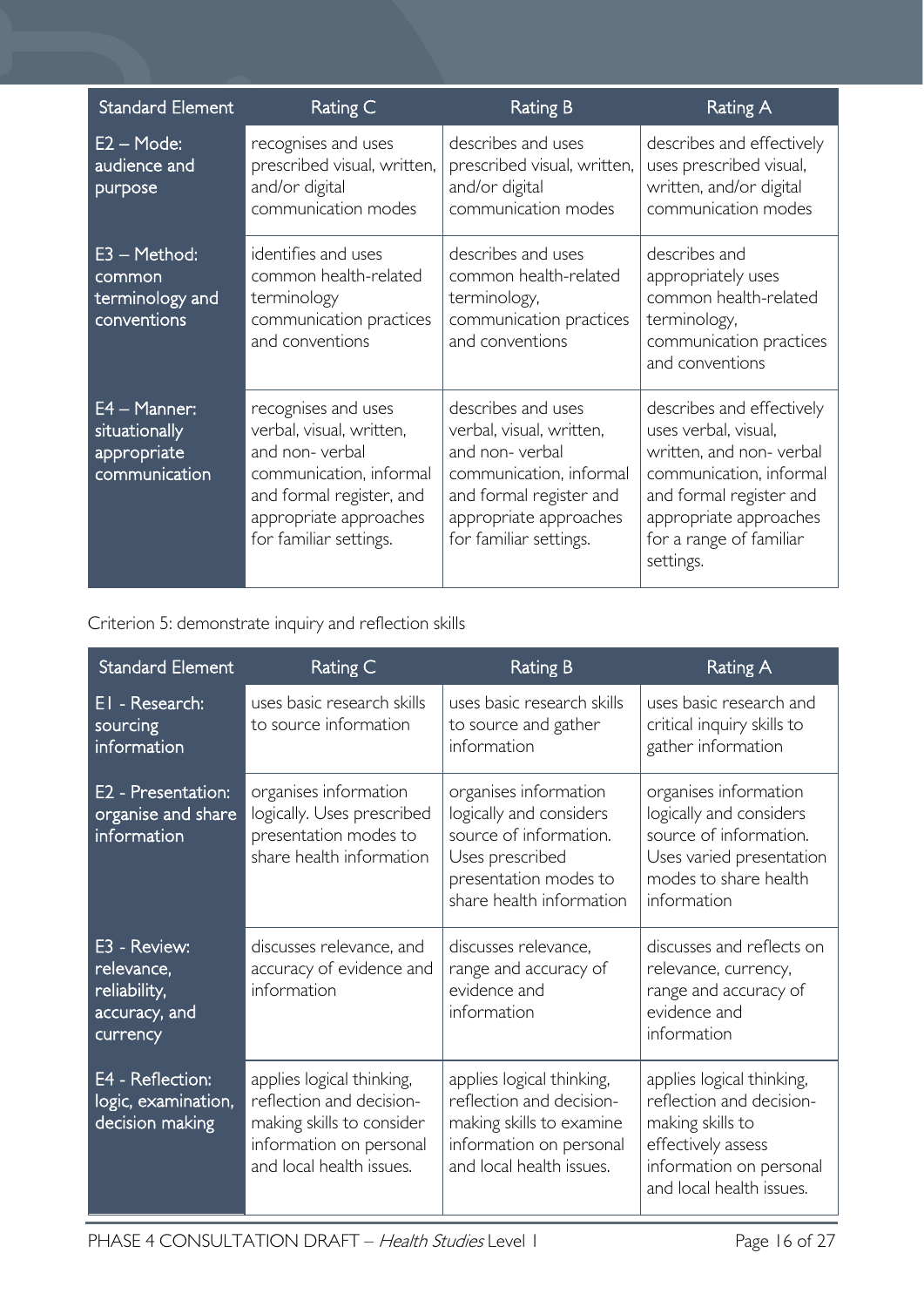Criterion 6: discuss and apply health understanding

| <b>Standard Element</b>                                          | Rating C                                                                                                                                                                                          | <b>Rating B</b>                                                                                                                                                                                  | Rating A                                                                                                                                                                                        |
|------------------------------------------------------------------|---------------------------------------------------------------------------------------------------------------------------------------------------------------------------------------------------|--------------------------------------------------------------------------------------------------------------------------------------------------------------------------------------------------|-------------------------------------------------------------------------------------------------------------------------------------------------------------------------------------------------|
| EI - Monitoring<br>personal health<br>status                     | recognises, discusses and<br>applies strategies for<br>monitoring indicators of<br>personal health status                                                                                         | describes, discusses and<br>applies strategies for<br>monitoring indicators of<br>personal health status                                                                                         | explains, discusses and<br>applies strategies for<br>monitoring indicators of<br>personal health status                                                                                         |
| E2 - Managing<br>wellbeing of<br>specific<br>populations         | recognises, and discusses<br>trends and factors<br>influencing the<br>management of health<br>and wellbeing issues for<br>specific populations                                                    | describes and discusses<br>trends and factors<br>influencing the<br>management of health<br>and wellbeing issues for<br>specific populations                                                     | explains and discusses<br>trends and factors<br>influencing the<br>management of health<br>and wellbeing issues for<br>specific populations                                                     |
| E3 - Capacity to<br>maintain personal<br>health and<br>wellbeing | recognises and discusses<br>key factors impacting<br>capacity for people to<br>establish and maintain<br>their personal health and<br>wellbeing                                                   | describes and discusses<br>key factors impacting<br>capacity for people to<br>establish and maintain<br>their personal health and<br>wellbeing                                                   | explains and discusses<br>key factors impacting<br>capacity for people to<br>establish and maintain<br>their personal health and<br>wellbeing                                                   |
| E4 - Influences on<br>health and<br>wellbeing<br>behaviours      | recognises and discusses<br>the influence of family,<br>peers, culture, media,<br>technology, and/or other<br>factors on health and<br>wellbeing behaviours of<br>individuals and<br>populations. | describes and discusses<br>the influence of family,<br>peers, culture, media,<br>technology, and/or other<br>factors on health and<br>wellbeing behaviours of<br>individuals and<br>populations. | explains and discusses<br>the influence of family,<br>peers, culture, media,<br>technology, and/or other<br>factors on health and<br>wellbeing behaviours of<br>individuals and<br>populations. |

Criterion 7: discuss significant or topical health issues

| Standard Element                                         | Rating C                                                                                                               | Rating B                                                                                                              | Rating A                                                                                                             |
|----------------------------------------------------------|------------------------------------------------------------------------------------------------------------------------|-----------------------------------------------------------------------------------------------------------------------|----------------------------------------------------------------------------------------------------------------------|
| <b>El</b> - Identifying<br>significant/topical<br>issues | recognises and discusses<br>a range of significant<br>and/or topical health<br>issues                                  | describes and discusses a<br>range of significant<br>and/or topical health<br><i>issues</i>                           | explains and discusses a<br>range of significant<br>and/or topical health<br><i>issues</i>                           |
| E2 - Trends and<br>status (data and<br>populations)      | recognises and discusses<br>trends, status and high<br>risk population groups<br>impacted by specific<br>health issues | describes and discusses<br>trends, status and high<br>risk population groups<br>impacted by specific<br>health issues | explains and discusses<br>trends, status and high<br>risk population groups<br>impacted by specific<br>health issues |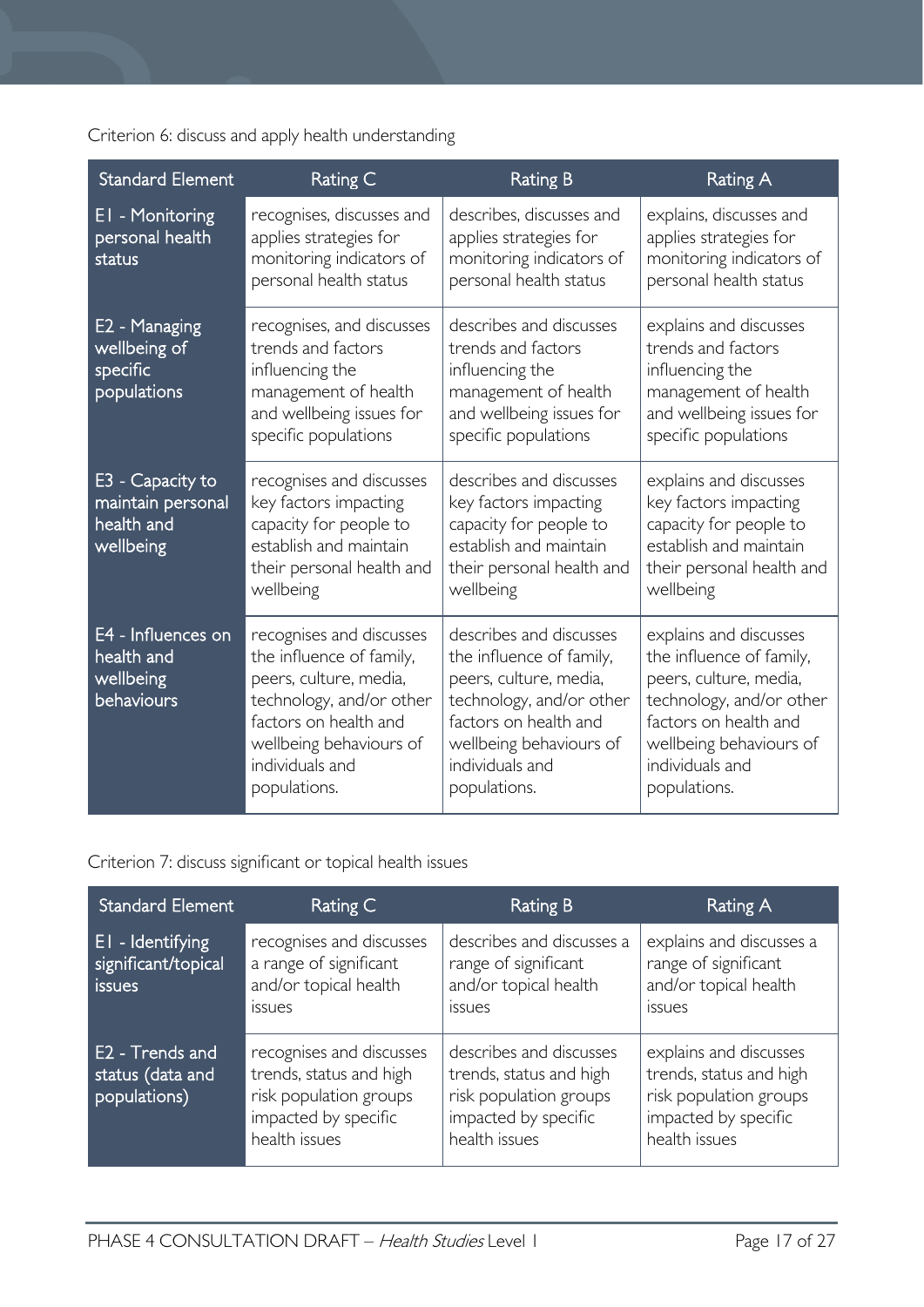| <b>Standard Element</b>                                           | Rating C                                                                                                      | <b>Rating B</b>                                                                                            | Rating A                                                                                                     |
|-------------------------------------------------------------------|---------------------------------------------------------------------------------------------------------------|------------------------------------------------------------------------------------------------------------|--------------------------------------------------------------------------------------------------------------|
| E3 - Research and<br>Investigation<br>(process)                   | identifies and discusses<br>relevant information<br>through guided research<br>and investigation<br>processes | selects and discusses<br>relevant information<br>through guided research<br>and investigation<br>processes | examines and discusses<br>reliable information<br>through guided research<br>and investigation<br>processes  |
| $E4 - Reflection$<br>and Conclusions<br>(communicate<br>findings) | communicates<br>conclusions following<br>reflection on research<br>based information.                         | communicates<br>conclusions following<br>comparison of and<br>reflection on research<br>based information  | communicates<br>conclusions following<br>examination of, and<br>reflection on research<br>based information. |

Criterion 8: describe factors and issues impacting the health of specific populations

| <b>Standard Element</b>                                    | Rating C                                                                | <b>Rating B</b>                                                        | Rating A                                                              |
|------------------------------------------------------------|-------------------------------------------------------------------------|------------------------------------------------------------------------|-----------------------------------------------------------------------|
| EI - Factors                                               | identifies key factors that                                             | describes key factors that                                             | explains key factors that                                             |
| influencing health                                         | influence the health of                                                 | influence the health of                                                | influence the health of                                               |
| of individuals                                             | individuals                                                             | individuals                                                            | individuals                                                           |
| E <sub>2</sub> - Factors                                   | identifies key factors that                                             | describes key factors that                                             | explains key factors that                                             |
| influencing health                                         | influence the health of                                                 | influence the health of                                                | influence the health of                                               |
| of populations                                             | populations                                                             | populations                                                            | populations                                                           |
| E3 - Health<br>management<br>approaches for<br>individuals | identifies impacts of<br>health management<br>approaches on individuals | describes impacts of<br>health management<br>approaches on individuals | explains impacts of<br>health management<br>approaches on individuals |
| E4 - Health                                                | identifies impacts of                                                   | describes impacts of                                                   | explains impacts of                                                   |
| management                                                 | health management                                                       | health management                                                      | health management                                                     |
| approaches for                                             | approaches on                                                           | approaches on                                                          | approaches on                                                         |
| populations                                                | populations.                                                            | populations.                                                           | populations.                                                          |

# <span id="page-17-0"></span>Quality Assurance

• This will be determined by TASC at time of accreditation.

# <span id="page-17-1"></span>Qualifications and Award Requirements

The final award will be determined by the Office of Tasmanian Assessment, Standards and Certification from the 8 ratings from the internal assessment.

The minimum requirements for an award in Health Studies Level I are as follows:

EXCEPTIONAL ACHIEVEMENT (EA) 6 'A' ratings, 2 'B' rating HIGH ACHIEVEMENT (HA)in the work requirements for all modules? 3 'A' ratings, 4 'B' ratings, 1 'C' rating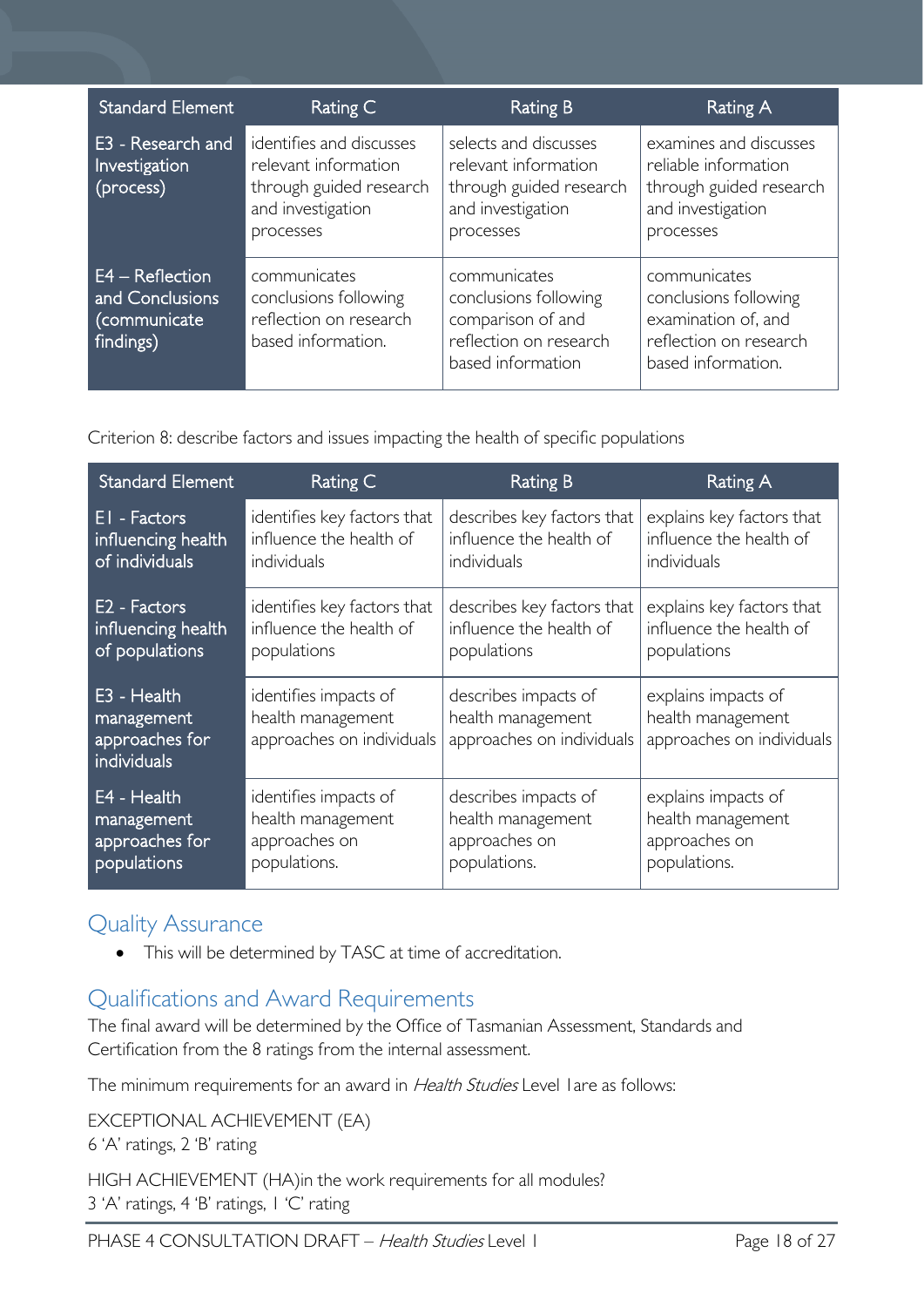COMMENDABLE ACHIEVEMENT (CA) 4 'B' ratings, 3 'C' ratings

SATISFACTORY ACHIEVEMENT (SA) 6 'C' ratings

PRELIMINARY ACHIEVEMENT (PA) 4 'C' ratings

A learner who otherwise achieves the rating for a CA (Commendable Achievement) or SA (Satisfactory Achievement) award but who fails to show any evidence of achievement in one or more criteria ('z' notation) will be issued with a PA (Preliminary Achievement) award.

# <span id="page-18-0"></span>Course Evaluation

• This will be confirmed by time of accreditation.

# <span id="page-18-1"></span>Course Developer

This course has been developed by the Department of Education's Years 9 to 12 Learning Unit in collaboration with Catholic Education Tasmania and Independent Schools Tasmania.

# <span id="page-18-2"></span>Accreditation and Version History

• Details to be determined by TASC at time of accreditation.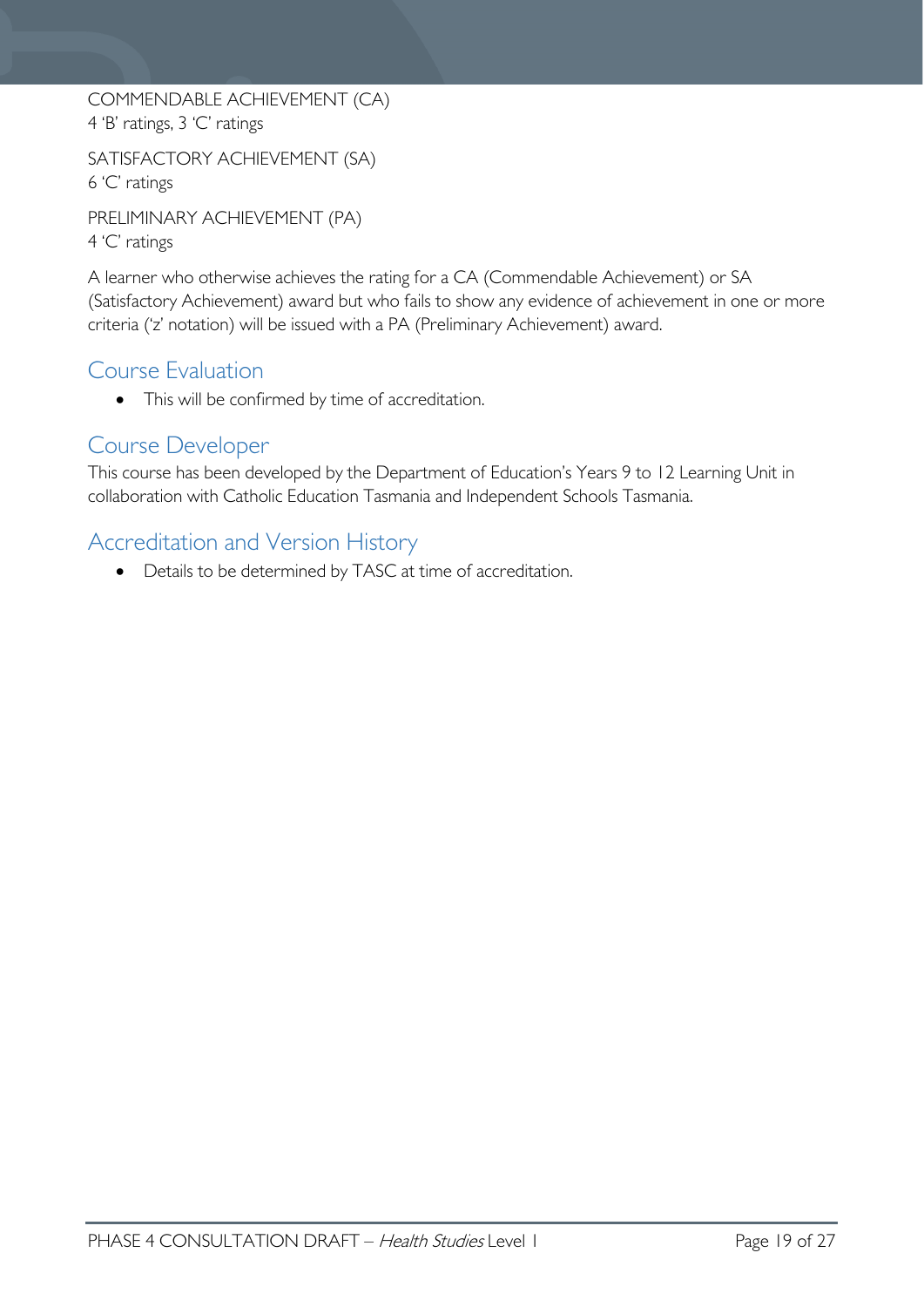# Appendix 1 - Line of Sight

| Learning Outcomes |                |                          |           |  |
|-------------------|----------------|--------------------------|-----------|--|
|                   | <b>Content</b> |                          |           |  |
|                   |                | <b>Work Requirements</b> |           |  |
|                   |                | Criteria                 |           |  |
|                   |                |                          | Standards |  |
|                   |                |                          |           |  |

<span id="page-19-0"></span>

| Learning Outcomes                                                 | Course Content | Work                      | Criteria       | Standards      | General            |
|-------------------------------------------------------------------|----------------|---------------------------|----------------|----------------|--------------------|
|                                                                   |                | Requirements              |                |                | Capabilities (GC)  |
| explain connections between personal, social and community health | Module 1, 2, 3 | Module 1, 2, 3            | $\subset$      | $E$ 1, 2, 3, 4 | GC:                |
|                                                                   |                |                           |                |                | —ు ్య<br>G         |
| 2.<br>explain the role of health literacy                         | Module 1, 2, 3 | Module 1, 2, $3 \mid C2$  |                | $E$ 1, 2, 3, 4 | GC:                |
|                                                                   |                |                           |                |                | $\mathbb{C} \cong$ |
| 3.<br>demonstrate personal and social capability                  | Module 1, 2, 3 | Module 1, 2, $3 \mid C3$  |                | E1, 2, 3, 4    | GC:                |
|                                                                   |                |                           |                |                | <u>మ</u> ం<br>G.   |
| effectively communicate health related information<br>4.          | Module 1, 2, 3 | Module 1, 2, 3            | C <sub>4</sub> | $E$ 1, 2, 3, 4 | GC:                |
|                                                                   |                |                           |                |                | చి ్య<br>G.        |
| implement inquiry and reflection skills<br>5.                     | Module 1, 2, 3 | Module 1, 2, 3 $\mid$ C 5 |                | E1, 2, 3, 4    | GC:                |
|                                                                   |                |                           |                |                | ÷÷<br>G.           |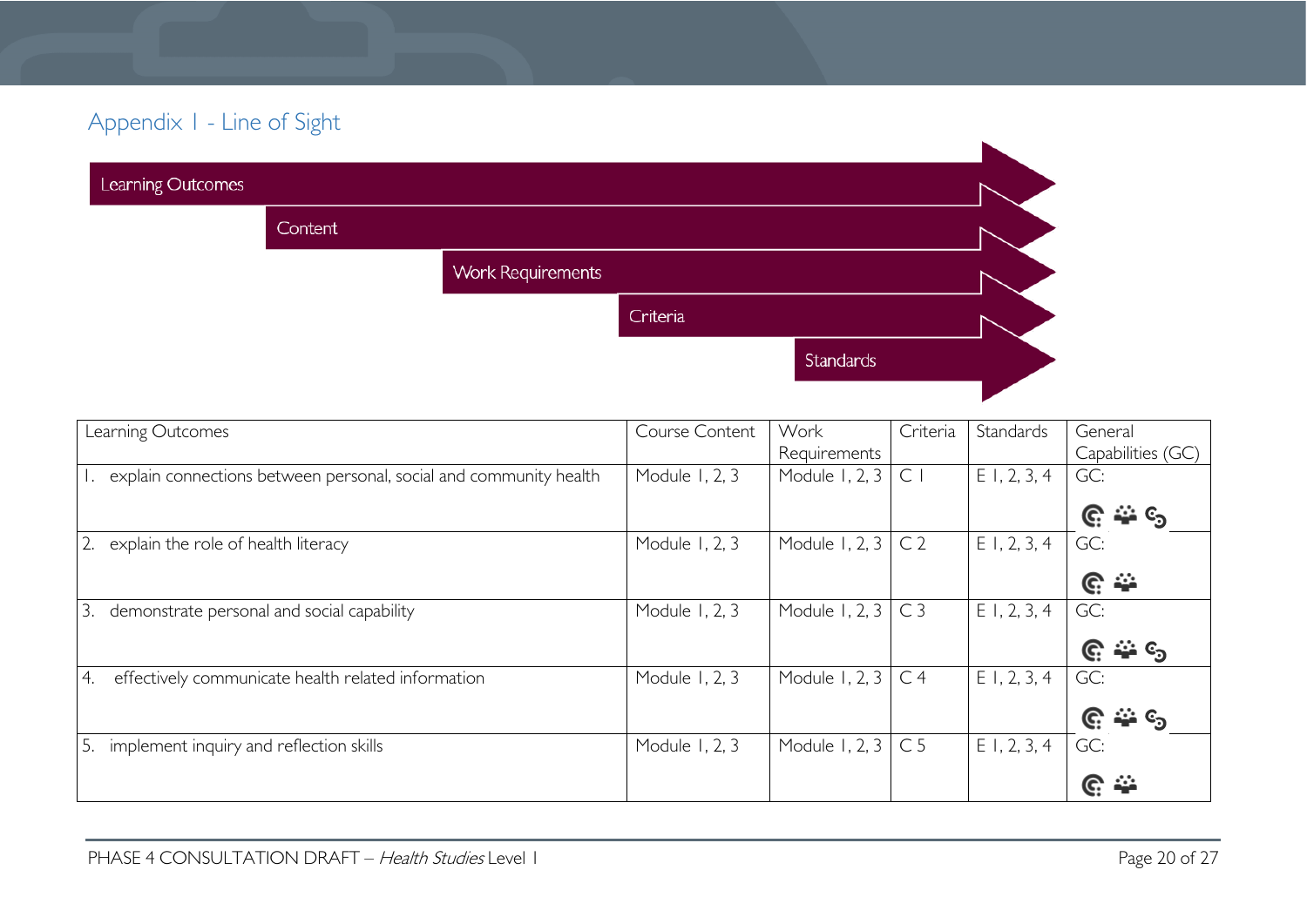| Learning Outcomes |                                                                          | Course Content | Work<br>Requirements | Criteria       | Standards      | General<br>Capabilities (GC) |
|-------------------|--------------------------------------------------------------------------|----------------|----------------------|----------------|----------------|------------------------------|
| <u>6.</u>         | demonstrate understanding of factors impacting health                    | Module I       | Module I,            | C <sub>6</sub> | E1, 2, 3, 4    | GC:                          |
|                   |                                                                          |                |                      |                |                |                              |
|                   | review significant or topical health issues                              | Module 2       | Module 2             | C              | $E$ 1, 2, 3, 4 | GC:                          |
|                   |                                                                          |                |                      |                |                | —ે ©ે                        |
| 8.                | describe factors and issues impacting the health of specific populations | Module 3       | Module 3             | C8             | $E$ 1, 2, 3, 4 | GC:                          |
|                   |                                                                          |                |                      |                |                |                              |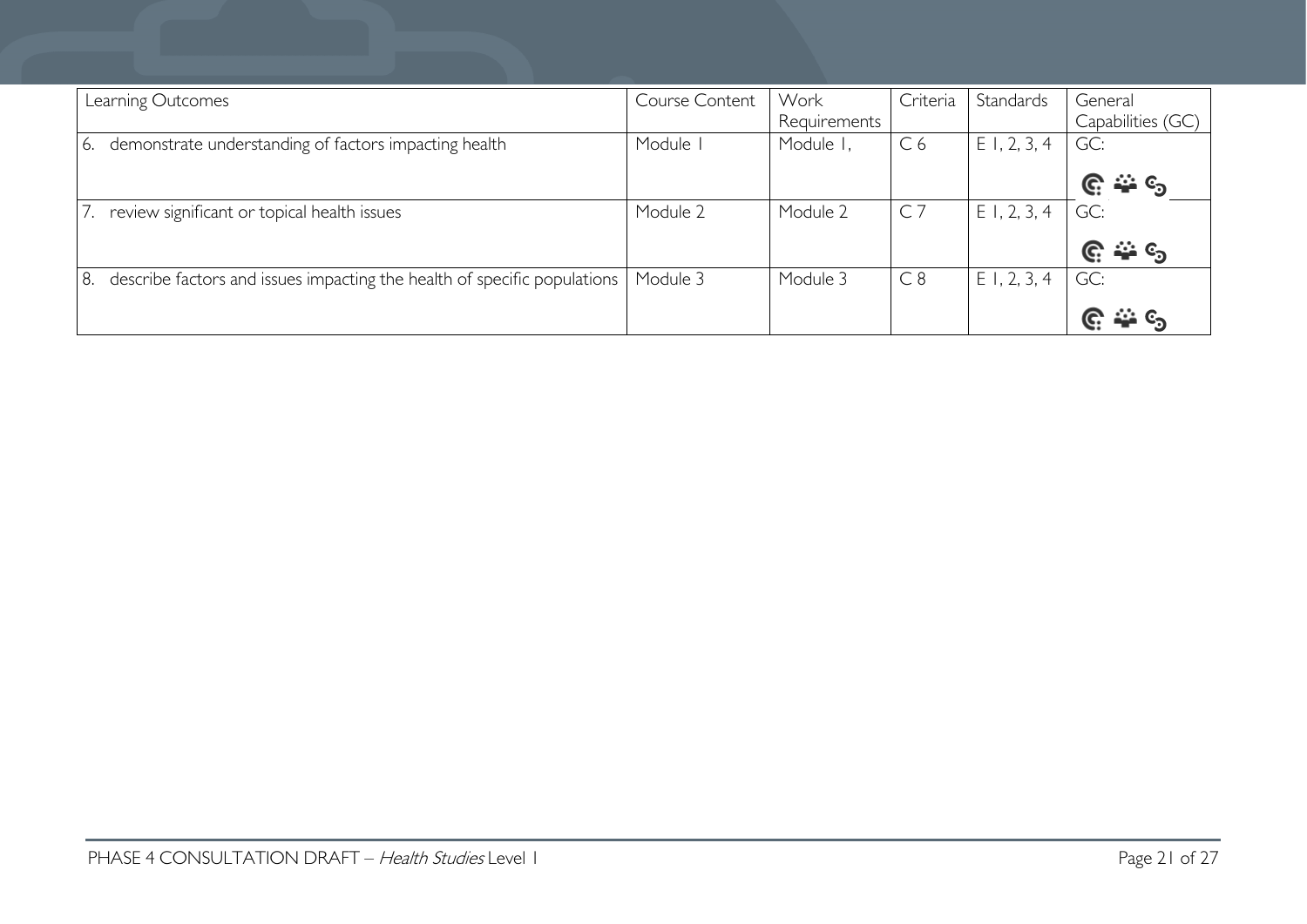# <span id="page-21-0"></span>Appendix 2 - Alignment to Curriculum Frameworks

There are no statements of national standards or frameworks relevant to this course.

# <span id="page-21-2"></span><span id="page-21-1"></span>Appendix 3 - Work Requirements Module 1 Work Requirements Specifications

Focus Area: Personal Futures Title of Work Requirement: Self-Awareness Unit Mode /Format: Journal activity - reflective task Description: Journal activity: personal attributes profile (reflective task) Generate a product showing significant personal qualities, levels and attributes that shape your profile. Size:  $2-3$  hours Timing: 2–3 hours External agencies: nil Relevant Criteria: 1, 2, 3, 4, 5 and 6

### Focus Area: Personal Futures Title of Work Requirement: Personal and Community Health Support Unit Mode /Format: Folio resource – community project – digital product Description: Journal activity: Digital Sport and Recreation facilities register (informed action) Create a digital product forming a register of local venues/costs/opening hours/etc. Size: 2–3 hours Timing: 2–4 hours External agencies: nil Relevant Criteria: 1, 2, 3, 4, 5 and 6

## <span id="page-21-3"></span>Module 2 Work Requirements Specifications

Focus Area: Personal Futures Title of Work Requirement: Change and Resilience Unit Mode /Format: Case study project Description: Selected role model/example - case study project In the mode of your choice explain the reasons for choosing your inspiring role model and outline details of the experiences and qualities they have shown that influenced your choice. Size: 3–5 hours Timing: 3–5 hours External agencies: nil Relevant Criteria: 1, 2, 3, 4, 5 and 7

Focus Area: Personal Futures Title of Work Requirement: Mental Health Unit Mode /Format: Reflective project

Description: Reflective project - actions people can take to help build and stay mentally healthy In the mode of your choice provide details of actions people can use to support their mental health. Your work needs to include evidence of supporting theory/references. Size: 2–4 hours Timing: 2–4 hours External agencies: nil Relevant Criteria: 1, 2, 3, 4, 5, and 7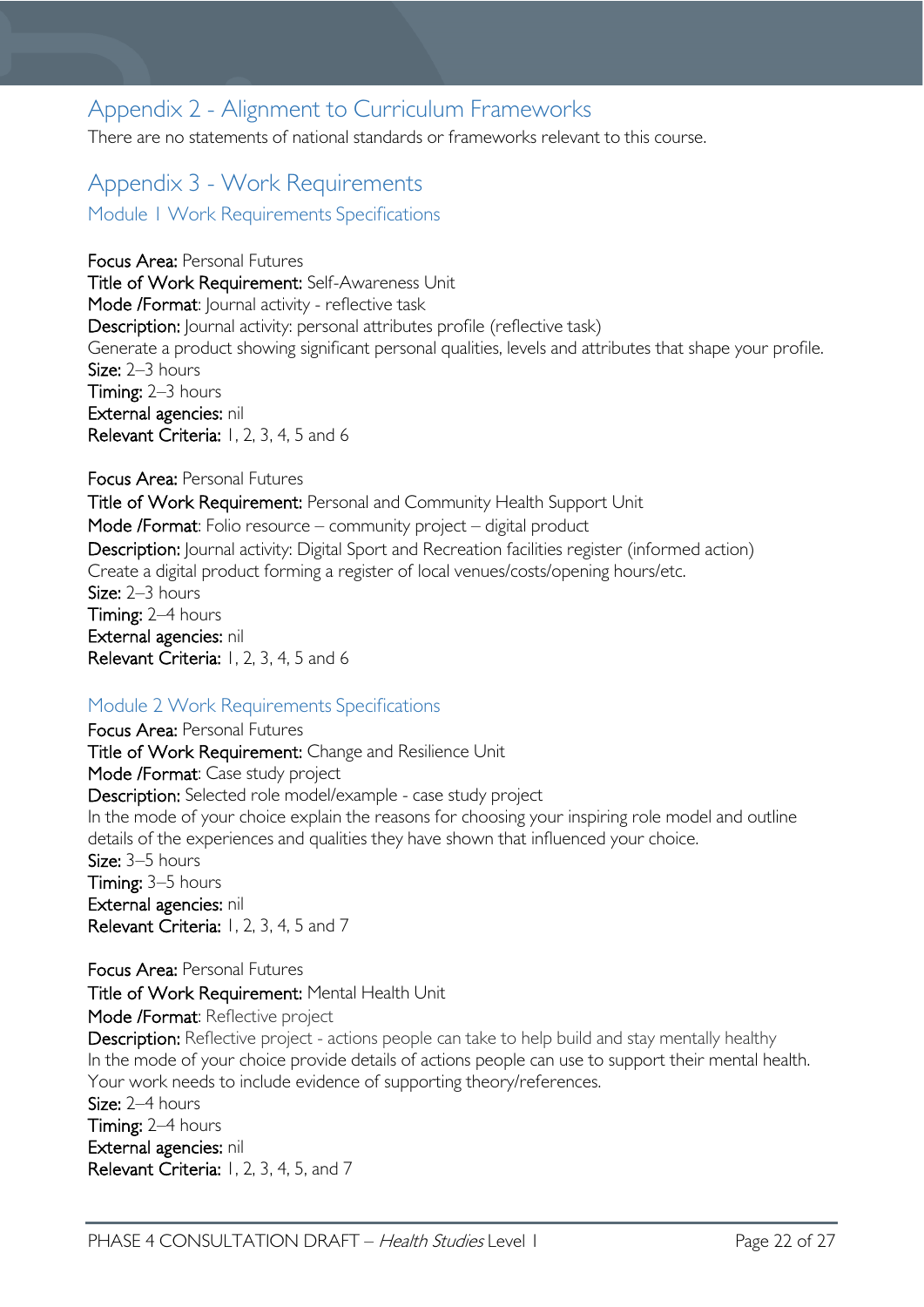# <span id="page-22-0"></span>Module 3 Work Requirements Specifications

### Focus Area: Personal Futures

Title of Work Requirement: Community Health Issues Unit Mode /Format: Reflective project - presented in mode(s) of teacher's choice Description: Reflective project - negotiated health issue

- how does it have an impact on you?
- how does it play out for the community using 3 different approaches?
- issues for the local community
- resources and costs
- impacts on families and service provider
- prevention, reduction and management options.

Size: 3-5 hours Timing: 3–5 hours External agencies: nil Relevant Criteria: 1, 2, 3, 4, 5 and 8

Focus Area: Personal Futures Title of Work Requirement: Social Connection & Relationships Unit Mode /Format: Reflective task Learning Outcomes: 1,2,3,5 Description: Journal activity: circles and layers Place people you know at appropriate levels on a diagram that you devise after viewing an example provided by your teacher. The diagram needs to depict the various levels of connection and relationships you have with specific individuals or groups. Size: 1–2 hours Timing:  $I-2$  hours External agencies: nil Relevant Criteria: 1, 2, 3, 4, 5 and 8

# <span id="page-22-1"></span>Appendix 4 – General Capabilities and Cross-Curriculum Priorities

Learning across the curriculum content, including the cross-curriculum priorities and general capabilities, assists students to achieve the broad learning outcomes defined in the Alice Springs (Mparntwe) Education Declaration (December 2019).

### General Capabilities:

The general capabilities play a significant role in the Australian Curriculum in equipping young Australians to live and work successfully in the twenty-first century.

In the Australian Curriculum, capability encompasses knowledge, skills, behaviours and dispositions. Students develop capability when they apply knowledge and skills confidently, effectively and appropriately in complex and changing circumstances, in their learning at school and in their lives outside school.

The general capabilities include:

- Critical and creative thinking  $\mathbb{C}$
- Ethical understanding  $\div$
- Information and communication technology capability  $\cdot \star$
- Intercultural understanding •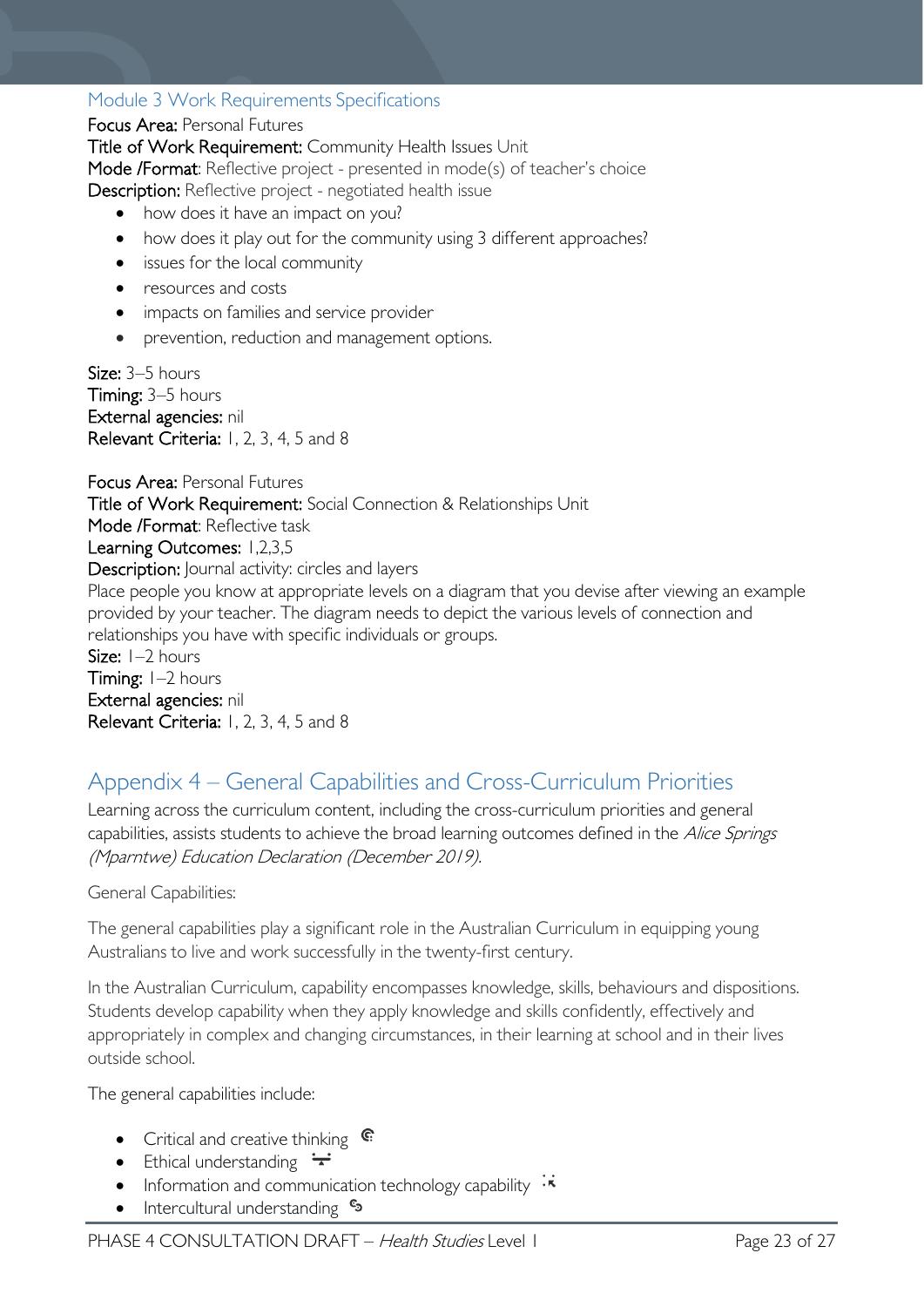- Literacy  $\blacksquare$
- Numeracy
- Personal and social capability

Cross-Curriculum Priorities:

Cross-curriculum priorities enable students to develop understanding about and address the contemporary issues they face, for their own benefit and for the benefit of Australia as a whole. The priorities provide national, regional and global dimensions which will enrich the curriculum through development of considered and focused content that fits naturally within learning areas. Incorporation of the priorities will encourage conversations between students, teachers and the wider community.

The cross-curriculum priorities include:

- Aboriginal and Torres Strait Islander Histories and Cultures  $\mathscr W$
- Asia and Australia's Engagement with Asia **M**
- Sustainability  $\triangleleft$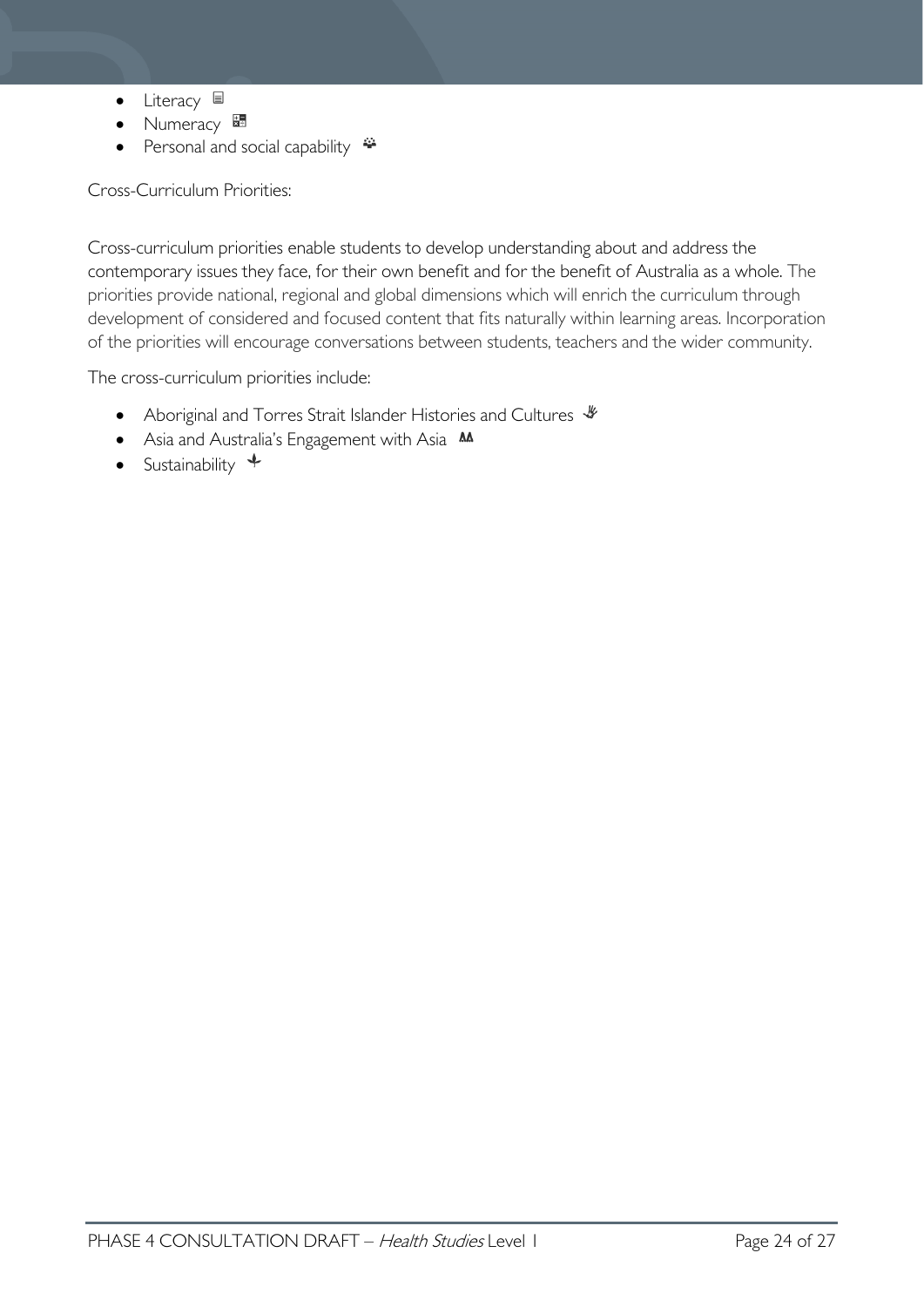# Appendix 5 – Glossary (Health Suite)

<span id="page-24-0"></span>

| Term            | Definition                                                                                                                                                                                                                                                                                                                                                                                          | Source Acknowledgement                                                                    | Course Context |
|-----------------|-----------------------------------------------------------------------------------------------------------------------------------------------------------------------------------------------------------------------------------------------------------------------------------------------------------------------------------------------------------------------------------------------------|-------------------------------------------------------------------------------------------|----------------|
| sense of self   | an individual's perception of 'self' and how they perceive their place in<br>the world in relation to a range of personal characteristics and cultural<br>norms and expectations.                                                                                                                                                                                                                   | <b>ACARA Health and Physical</b><br><b>Education Glossary</b>                             |                |
| personal health | Personal Health is the ability to take charge of your health by making<br>conscious decisions to be healthy. It not only refers to the physical well<br>being of an individual but it also comprises the wellness of emotional,<br>intellect, social, economical, spiritual and other areas of life.                                                                                                | https://www.imedpub.com/schol<br>arly/personal-health-journals-<br>articles-ppts-list.php |                |
| social health   | an ability to form satisfying interpersonal relationships with others. It also<br>relates to an ability to adapt comfortably to different social situations,<br>social institutions, social values and norms, and act appropriately in a<br>variety of settings. This requires strong communication skills, empathy<br>for others and a sense of accountability.                                    | <b>ACARA Health and Physical</b><br><b>Education Glossary</b>                             |                |
| health literacy | an ability to selectively access and critically analyse information, navigate<br>community services and resources, and take action to promote personal<br>health and the health of others. This includes online information and<br>websites as well as information from friends, family and health<br>professionals. Health literacy has three dimensions: functional, interactive<br>and critical. | <b>ACARA Health and Physical</b><br><b>Education Glossary</b>                             |                |
| wellbeing       | a sense of satisfaction, happiness, effective social functioning and spiritual<br>health, and dispositions of optimism, openness, curiosity and resilience.                                                                                                                                                                                                                                         | <b>ACARA Health and Physical</b><br><b>Education Glossary</b>                             |                |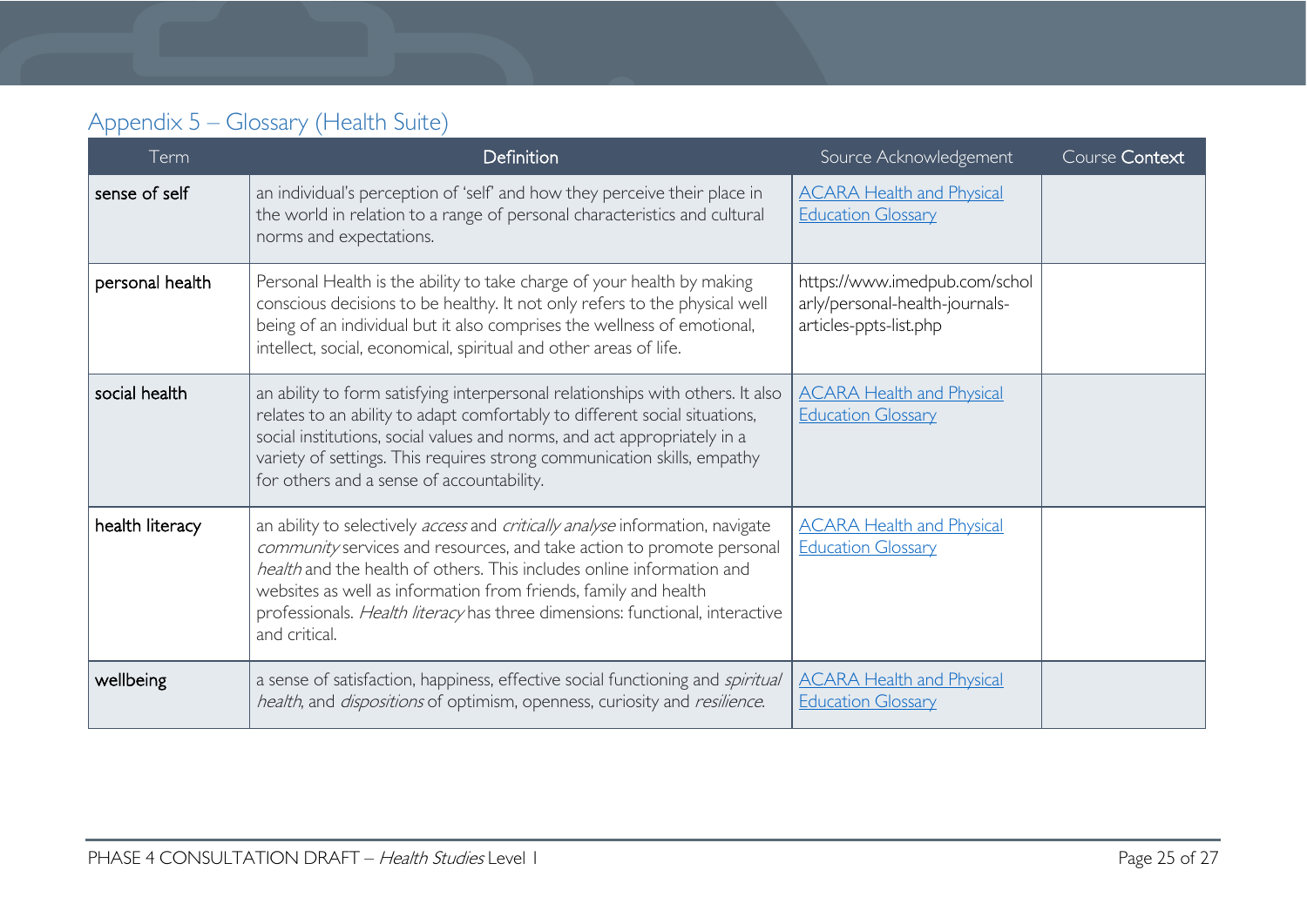| Term              | Definition                                                                                                                                                                                                                                                                                                                                                          | Source Acknowledgement                                                                                               | Course Context |
|-------------------|---------------------------------------------------------------------------------------------------------------------------------------------------------------------------------------------------------------------------------------------------------------------------------------------------------------------------------------------------------------------|----------------------------------------------------------------------------------------------------------------------|----------------|
| resilience        | a capacity to deal constructively with <i>change</i> or challenge, allowing a<br>person to maintain or re-establish their social and emotional wellbeing in<br>the face of difficult events. It involves thoughts, feelings and actions.<br>Resilience is an integral part of learning as it underpins the ability to<br>respond positively to setbacks or mistakes | <b>ACARA Health and Physical</b><br><b>Education Glossary</b>                                                        |                |
| mental health     | a state of wellbeing in which an individual thrives and can manage normal<br>stresses of life, work and recreation. Social, emotional and spiritual<br>resilience, which enables people to enjoy life and survive pain,<br>disappointment and sadness. It is a positive sense of wellbeing and an<br>underlying belief in our own and others' dignity and worth     | <b>ACARA Health and Physical</b><br><b>Education Glossary</b>                                                        |                |
| paraprofessional  | a trained aide who assists a professional person (such as a teacher or<br>doctor)                                                                                                                                                                                                                                                                                   | https://www.merriam-<br>webster.com/dictionary/parapro<br>fessional                                                  |                |
| emotional health  | an ability to recognise, understand and effectively manage emotions and<br>use this knowledge when thinking, feeling and acting.                                                                                                                                                                                                                                    | <b>ACARA Health and Physical</b><br><b>Education Glossary</b>                                                        |                |
| explain           | to provide extra information that <i>demonstrates</i> understanding of<br>reasoning and/or application                                                                                                                                                                                                                                                              | <b>ACARA Health and Physical</b><br><b>Education Glossary</b>                                                        |                |
| familiar (adj.)   | content, process or approach previously encountered in learning<br>activities.                                                                                                                                                                                                                                                                                      | <b>ACARA Health and Physical</b><br><b>Education Glossary</b>                                                        |                |
| harm minimisation | A strategy that aims to lower the risks and harmful consequences<br>associated with <i>drug</i> use and other high-risk behaviours, rather than<br>simply promoting abstinence.                                                                                                                                                                                     | https://www.australiancurriculu<br>m.edu.au/f-10-<br>curriculum/health-and-physical-<br>education/glossary/?letter=H |                |